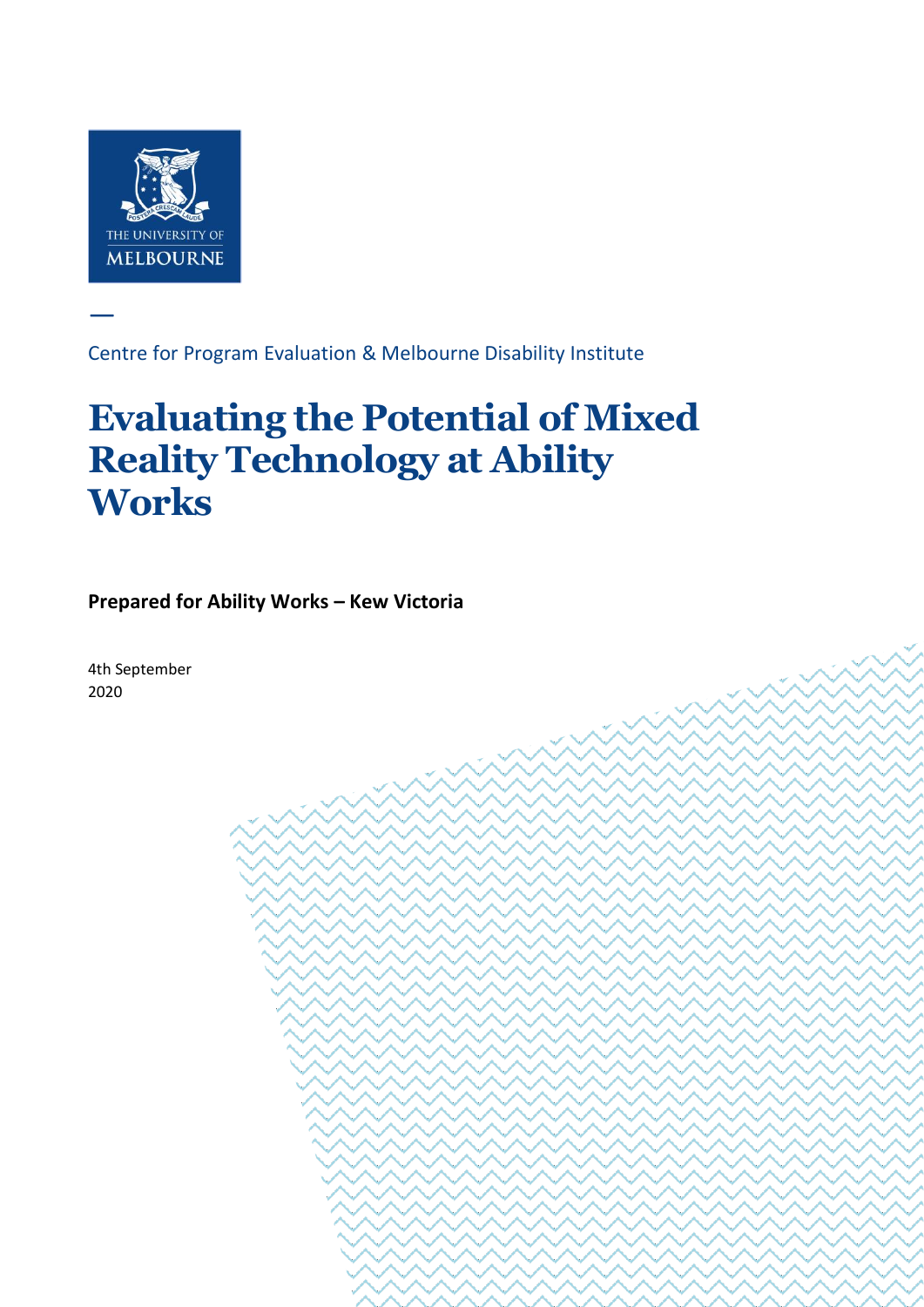# Acknowledgments

The Melbourne Disability Institute and the Centre for Program Evaluation at The University of Melbourne would like to acknowledge the assistance given to the researchers in this evaluation by the staff, program developers and employees associated with Ability Works. The researchers were very grateful for your time.

<span id="page-1-0"></span>

| <b>Version Number</b> | <b>Status</b> | Date Submitted |
|-----------------------|---------------|----------------|
| <b>Version 1</b>      | Draft         | September 2020 |
| <b>Version 1</b>      | Complete      | September 2020 |

# Evaluation Team

**Anthea Rutter** (Project Lead) Research Fellow, Centre for Program Evaluation Melbourne Graduate School of Education 6/100 Leicester Street, The University of Melbourne, 3010 VIC **Phone:** +61 3 8344 6304 **Email:** asrutter@unimelb.edu.au **Mobile:**0417 569 649

#### **Megan Dennis** Research Assistant, Centre for Program Evaluation Melbourne Graduate School of Education

#### **Nadine Rissik**  Master of Evaluation student The University of Melbourne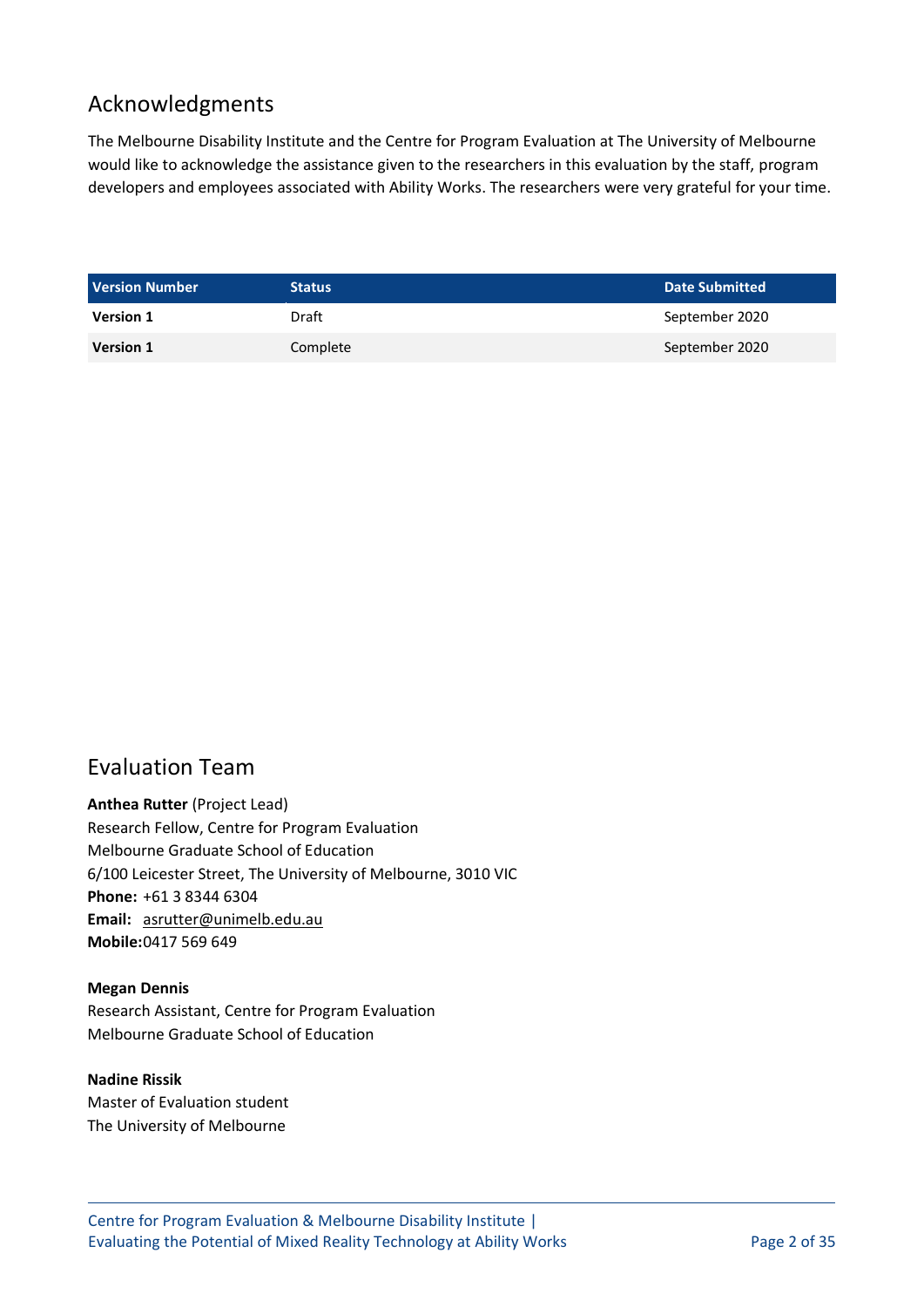# **Context**

#### **The University of Melbourne**

The University of Melbourne has over 160-years of history of leadership in research, innovation, teaching and learning. It is the highest-ranked research university in Australia. Our researchers are at the forefront of international scholarship in a diverse range of fields.

#### **Melbourne Disability Institute**

The Melbourne Disability Institute (MDI) is an interdisciplinary research institute that was established by the University of Melbourne in 2018 to build a collaborative, interdisciplinary and translational research program to improve the lives of people with disability. Ultimately, the MDI research program aims to capitalise on national reforms and active partnerships with the disability sector to deliver evidence for transformation. The MDI research program is centred around providing much-needed evidence for the disability sector and broader community to address the complex problems facing people with disability, their families and carers.

#### **Centre for Program Evaluation**

The Centre for Program Evaluation (CPE) undertakes evaluations and research projects for government departments, non-government organisations and community-based agencies across a wide range of policy and program areas but particularly in the areas of education, health, the arts, social wellbeing and the community. Staff members are skilled in the use of widely known, as well as current, emerging and innovative evaluation theory, techniques, and practice, all of which aim to enhance client and stakeholder collaboration and increase the utilisation of evaluation findings.

#### **Community Based Research Scheme**

This project was conducted and funded through the Melbourne Disability Institute Community-Based Research scheme. The scheme is designed to build the evidence in the disability sector, by linking community organisations to researchers at The University of Melbourne. Projects funded through the scheme include small-medium projects suggested by community-based organisations that build social capital and improve lives of people with disability, their families or carers. The community-based research scheme is intended to support research and evaluation of innovative ideas that build social capital; to share good practice; and to replicate or scale up ideas.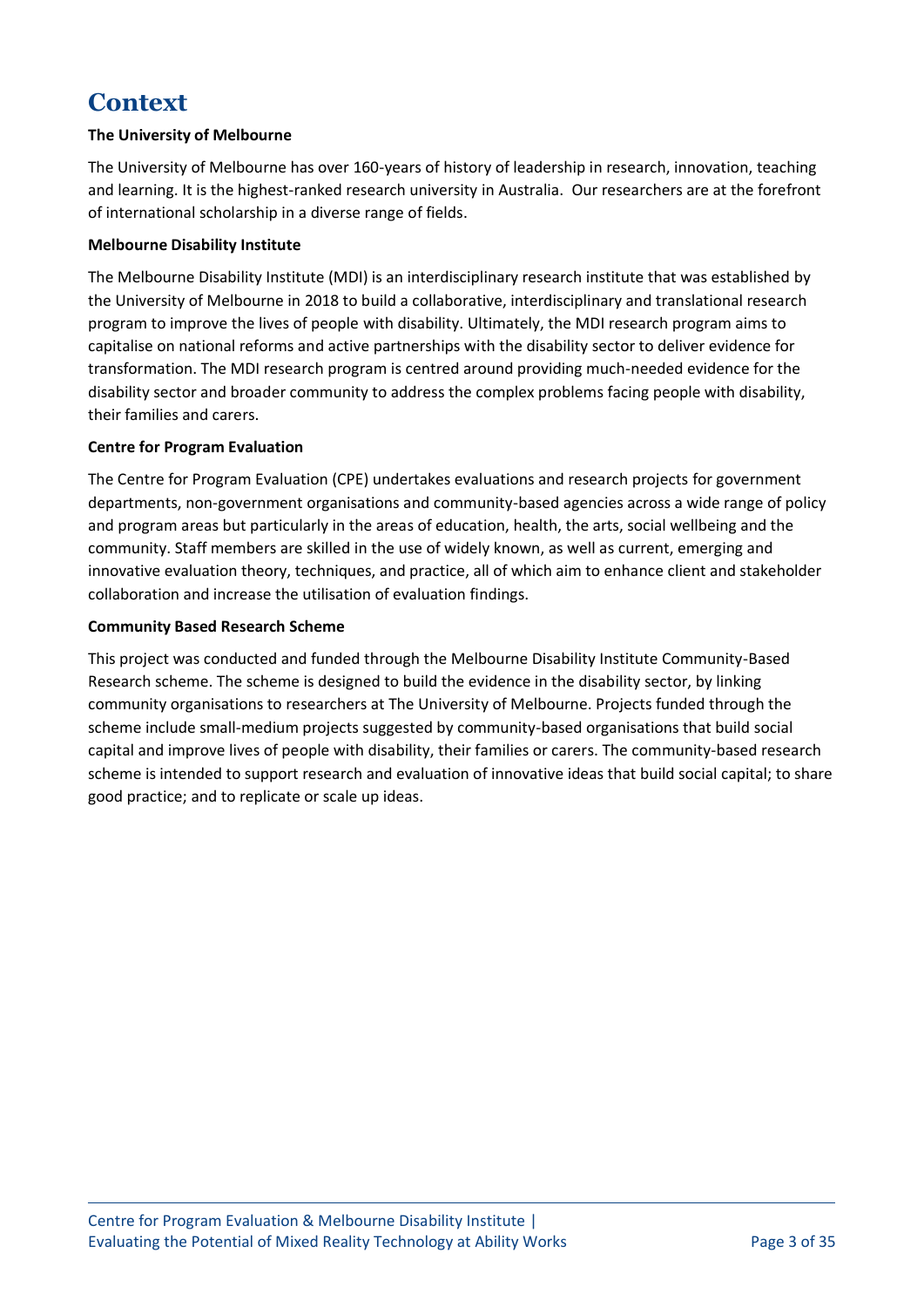# **Table of Contents**

| 1.<br>1.2. |                                                                                |  |
|------------|--------------------------------------------------------------------------------|--|
| 1.3.       | The Evaluation of the Potential of the Mixed Reality Technology12              |  |
| 2.<br>2.2. | Assistive Technology and Employment for People with Intellectual and Cognitive |  |
| 2.3.       | Wearable Assistive Technology, Smart Glasses and HoloLens Technology 15        |  |
| 2.4.       | Design Considerations for Mixed Reality Assistive Technology 17                |  |
| 2.5.       |                                                                                |  |
| 3.<br>3.1. |                                                                                |  |
| 3.2.       |                                                                                |  |
| 3.3.       |                                                                                |  |
| 4.<br>4.1. |                                                                                |  |
| 4.2.       |                                                                                |  |
| 4.3.       |                                                                                |  |
| 5.<br>5.1. |                                                                                |  |
| 6.         |                                                                                |  |
|            |                                                                                |  |
|            | <b>Appendix A:</b>                                                             |  |
|            | <b>Appendix B:</b>                                                             |  |
|            | <b>Appendix C:</b>                                                             |  |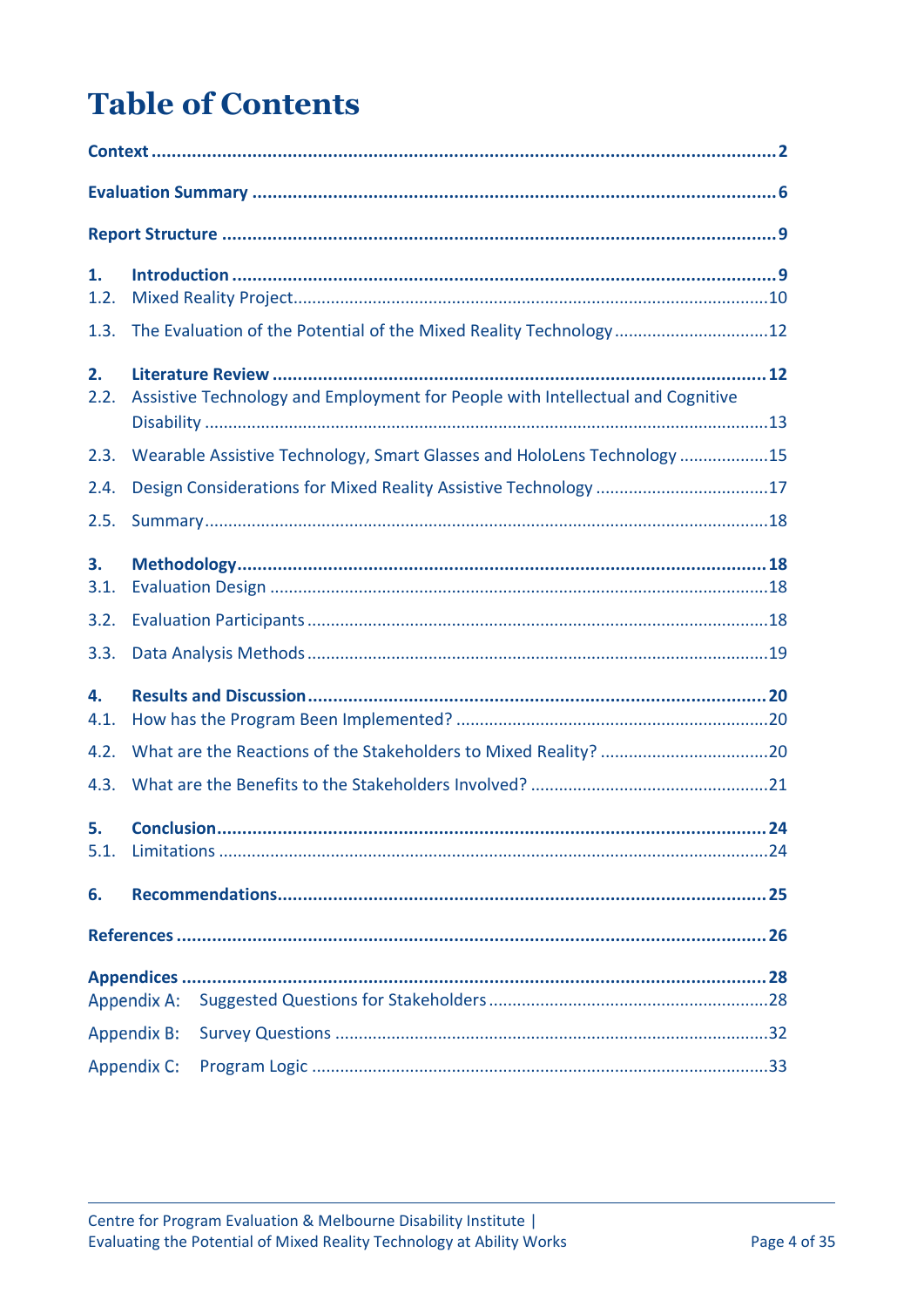# **List of Tables**

|--|--|--|--|--|

# **List of Figures**

# **List of Abbreviations**

| <b>Abbreviation</b> | <b>Full text</b>               |
|---------------------|--------------------------------|
| <b>CPE</b>          | Centre for Program Evaluation  |
| ID                  | <b>Intellectual Disability</b> |
| <b>MDI</b>          | Melbourne Disability Institute |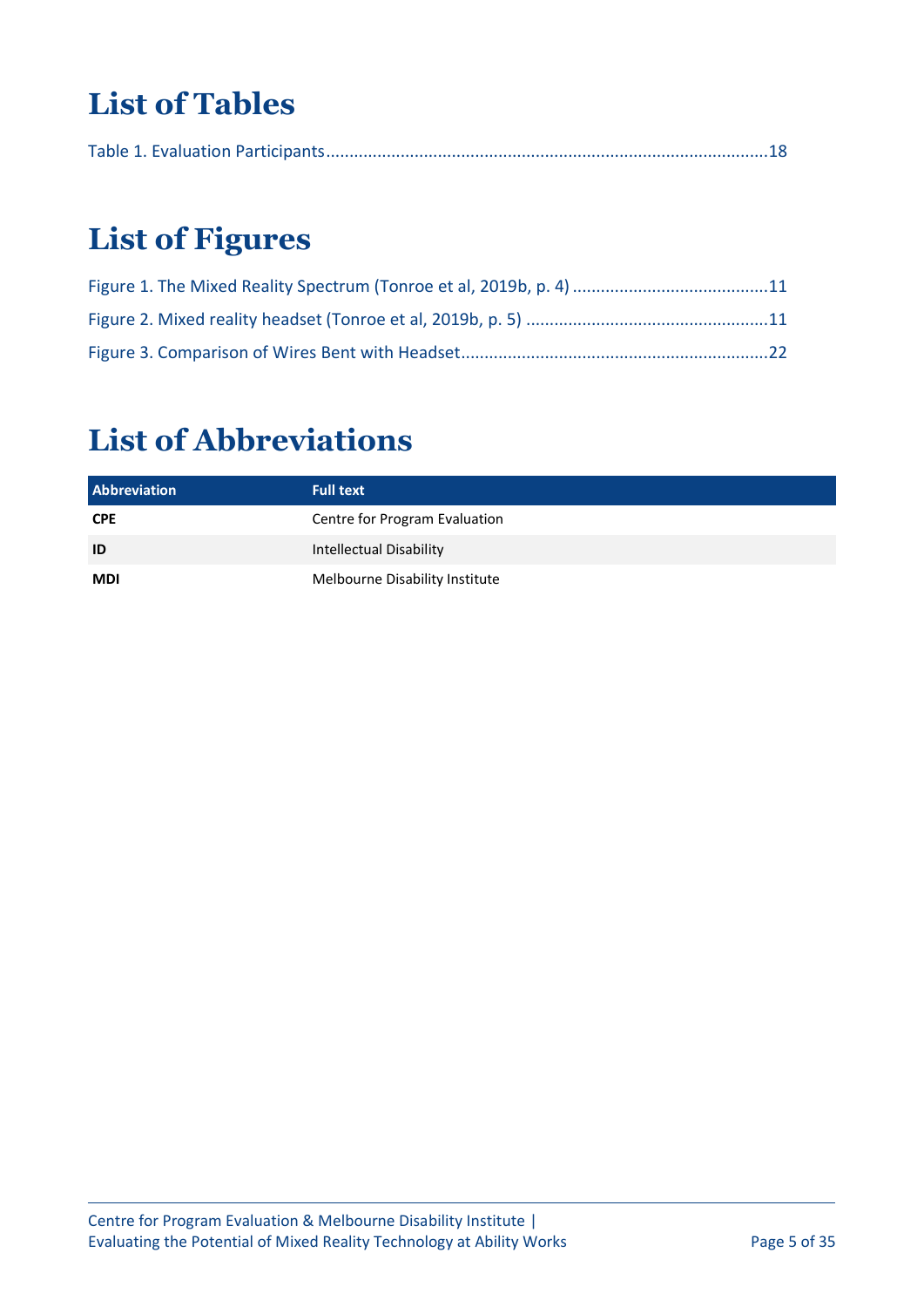

# **Evaluating the Potential of Mixed Reality Technology at Ability Works**

# **Executive Summary**

4 September 2020

### <span id="page-5-0"></span>**Evaluation Summary**

Ability Works, a social enterprise supporting employment for people with cognitive and intellectual disability, has been implementing a mixed reality project with Solve Disability Solutions, Enabler Interactive and RMIT University biomedical engineering students, using Microsoft HoloLens headsets.

The aim of this project is to support employees to receive technical assistance and regular reminders of how to operate the machines at times when employees may get distracted or forget the steps in operating the machine.

The evaluation found that overall, employees reacted positively to the new technology and found it helpful in completing the allocated task. Initial comparisons also indicated that production was also increased with the use of the technology. Considerations for mobility and design were also discussed.

#### **Prepared by:**

Centre for Program Evaluation Graduate School of Education The University of Melbourne

#### **Contact for Evaluation:**

Anthea Rutter asrutter@unimelb.edu.au Phone: +61 3 8344 6304

#### **Commissioned by:**

Melbourne Disability Institute & Ability Works

### **Background**

Ability Works is a people centric, supported not-for-profit social enterprise operating commercially in Kew, Melbourne since 1963. Ability Works seeks to empower employees living with a disability who may otherwise find it challenging to secure and retain employment by improving their skills, independence, sense of achievement, and creating a meaningful, supported workplace environment.

Ability Works has been implementing a mixed reality project with Solve Disability Solutions, Enabler Interactive and RMIT University biomedical engineering students, using Microsoft HoloLens headsets.

The aim of this project is to support employees with cognitive and/or intellectual disabilities to receive technical assistance and regular reminders of how to operate the machines at times when employees may get distracted or forget the steps in operating the machine. The HoloLens headsets have been programmed to provide these reminders and assistance via holographic images on the headsets worn by the employees, which also still allow the wearer to see their surrounding environment (thus 'mixed reality' and not 'virtual reality').

The Centre for Program Evaluation was commissioned by the Melbourne Disability Institute to evaluate the initial stages of the mixed reality program at Ability Works to:

- i. Establish the effectiveness (or otherwise) and potential of mixed reality headsets in enhancing employee task competency;
- ii. Assess and understand the perceptions of employees' and key stakeholders' initial experience of the headset's overall value and use the early results to make changes or improvements.

#### **Areas of Investigation/Key Evaluation Questions**

- 1. How has the program been implemented?
- 2. What are the reactions of the stakeholders to mixed reality?
- 3. What are the benefits to the stakeholders involved?
- 4. Have there been any unanticipated or negative consequences of the technology?
- 5. What are the success factors for the project overall?

# **Evaluation Methodology** 6.

A mixed method approach of qualitative and quantitative data collection and analysis was employed. The evaluation team conducted individual and focus group interviews; some on site and some by zoom with the stakeholders. Output data was also collected to compare the amount of production with and without the use of the headset.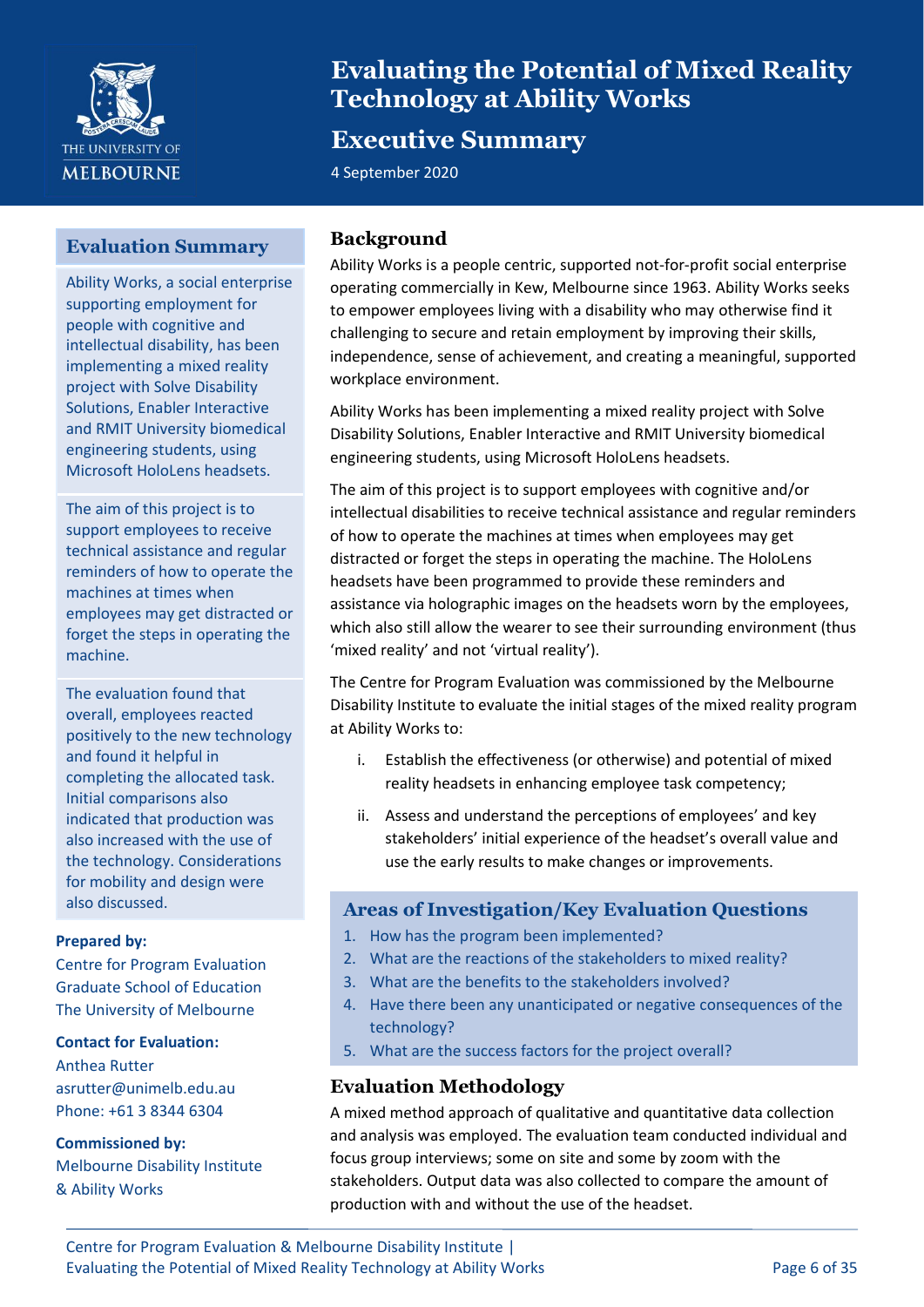After discussion with management at Ability Works and the Project Team, it was decided that the following groups and numbers should be interviewed, as shown in Table 1:

#### **Table 1. Evaluation Participants**

| <b>Stakeholder</b><br>Group                                                                            | Type                             | <b>Number of</b><br><b>Participants</b> |  |
|--------------------------------------------------------------------------------------------------------|----------------------------------|-----------------------------------------|--|
| <b>Ability Works</b><br><b>Staff</b>                                                                   | Individual/group<br>interview    | $n=5$                                   |  |
| <b>Employees</b> *(two<br>employees were<br>involved in both<br>the interview and<br>the output trial) | Individual<br>interviews/surveys | $n=9$                                   |  |
|                                                                                                        | Headset output<br>trials         | $n=7$                                   |  |
| <b>Developers</b>                                                                                      | Individual/group<br>interviews   | $n = 4$                                 |  |

#### **Key Findings Employees:**

It appeared that the use of the headsets posed few issues for the employees. Although an observation was made that the sensation of having something on the head was different, all of them got used to it quickly and easily. All the participants interviewed felt very happy about using the headsets for their work. Two of the participants mentioned an increase in their confidence levels after their use of the headsets.

### *"It helps you by pictures and arrows – does it make it easy – yes!"* (employee)

Few changes were mentioned; The headsets calibrate to the individual user. This is done by staring at a prism whilst wearing the headsets. It was commented that this could pose a challenge for people who are visually impaired or who have an eye condition such as "lazy eye".

One employee in a wheelchair commented on the height difficulty and suggested that the addition of a bit more padding on the headsets could be an improvement; mostly they felt very comfortable. As a general comment, the employees seemed very relaxed after their initial experience with the technology.

#### Output Results:

Seven employees participated in an experiment where their rate of bending wires over one hour was tested without the headset and with the headset. Apart from one employee, all had achieved a greater number of bended wires with the HoloLens headsets.

#### **Ability Works Staff/Management:**

The introduction of a technology such as mixed reality headsets were seen as a way to promote independence in the employees, and to help them to keep on task without having to regularly seek help from supervisors.

Staff members involved in the training of employees could see many benefits of the mixed reality headsets, particularly as a training tool, extending attention span, and improving confidence and independence.

The success factors for the management and staff are those related to the employees being able to wear the headsets and being able to maintain focus for a period of time. Management and staff are optimistic that this technology has a place in Ability Works and can contribute to productivity and motivation.

*"Success for us is that our employees have greater independence, greater focus, greater sense of pride. My big vision for this is that we can adapt the headset to the individual on the job." (Management)*

There were some concerns that wearing the headsets for a considerable period may result in the employee "being lost in that world", or that the headsets may be seen as a negative by the employee. It is also important that employees do not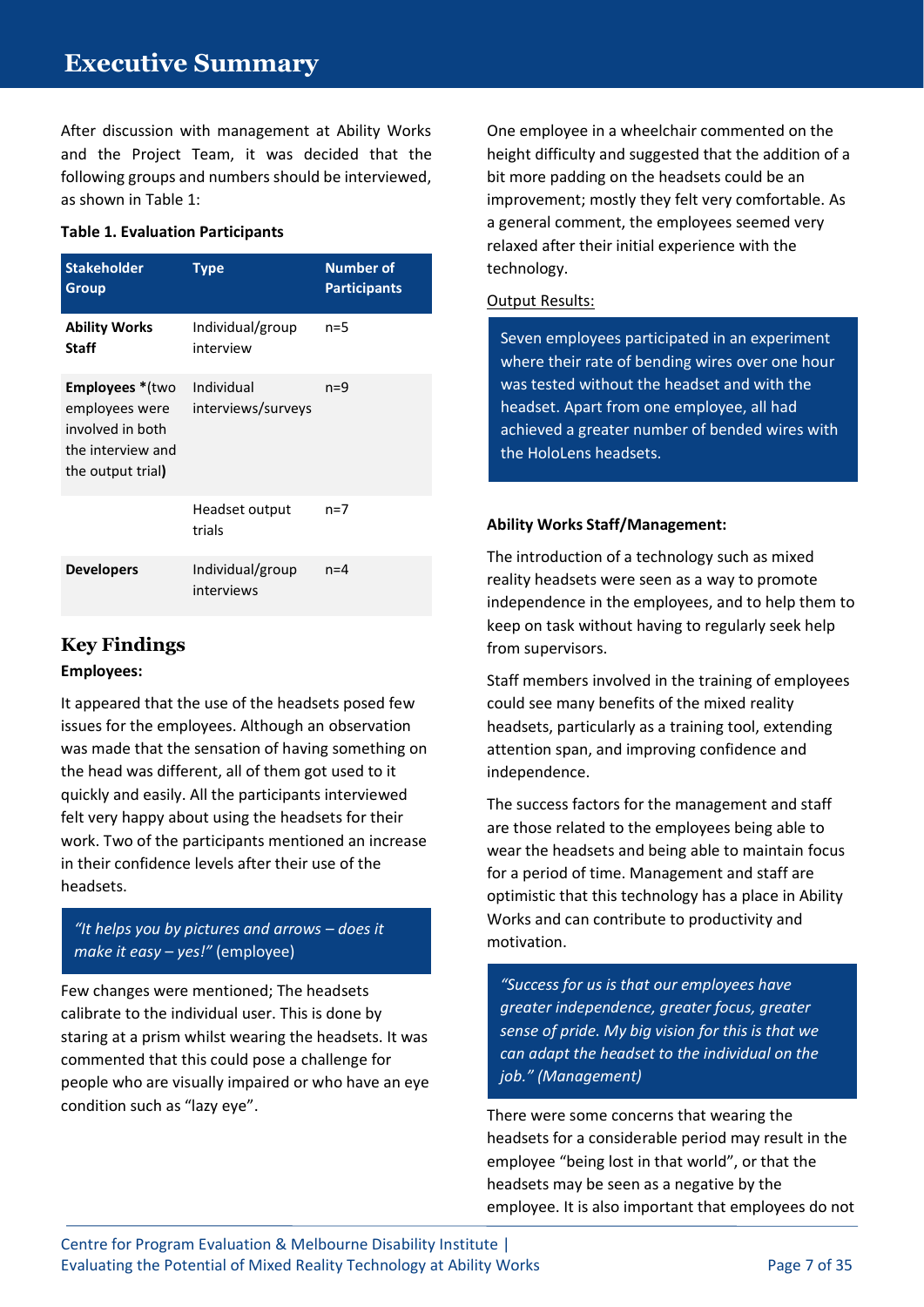feel that they are just a machine. Management appear to be well aware of these possibilities and continue to act to mitigate these.

#### **Developers:**

The developers were keen to develop a product which enabled the employees to live independent lives, and to provide a technology to enhance their capabilities.

The developers indicated that this trial was mainly to see how the technology was accepted by the employees, and to see if the technology could enhance the strengths and capacities of the employees. Although the headsets have not been tested on the scale they would have wanted at this stage, mainly because of COVID-19 restrictions in the workplace, they are pleased that the reactions of the employees have been positive.

The development team share an air of optimism for building on this pilot phase for further expansion of its use.

*"I think it has real potential – still a way to go but excited by the capacity, now we have hands on experience" (developers)*

The only cautionary note from the developers was the fact that "like all technology, you become reliant on it".

### **Discussion/Conclusions**

The reactions from the employees have been positive and although the adoption of the technology is still in its early stages, there would appear to be few issues with the use of the HoloLens mixed reality technology. Of the few issues discussed, most involved initial discomfort that was ultimately not prohibitive to using the technology. The need to make the technology physically accessible for various body types and mobilities was also noted.

The interviews and quantitative data from employees, and interviews with developers and staff at Ability Works all indicate that the

technology is providing outcomes consistent with the initial hopes outlined by the developers. There are also discussions already happening with the developers and management about expanding the use of the technology to other possible workstations at Ability Works.

### **Recommendations**

Although in its early stages yet, the introduction of mixed reality into the workplace at Ability Works appears to have been a success. One of the earlier concerns was how the employees would accept the introduction of the new technology. These initial concerns appear to be unfounded as the employees have embraced the new technology, and early results in terms of productivity appear to suggest an upward trend in production.

#### **The following recommendations are suggested:**

- That mixed reality be made part of the organisation's future
- Further exploration be undertaken to adapting the headsets to other production lines in Ability Works
- More employees, with differing abilities are trained to use the headsets
- To encourage a co-design approach to new technology, to increase suitability for all, and also increase participant 'buy-in' to the technology
- That further adaptions are made to the headsets so that they adapt to the individual on the job, and the possibility of employing people with autism to program the headsets be considered
- That work with the developers be continued and new technologies are incorporated into the mixed reality.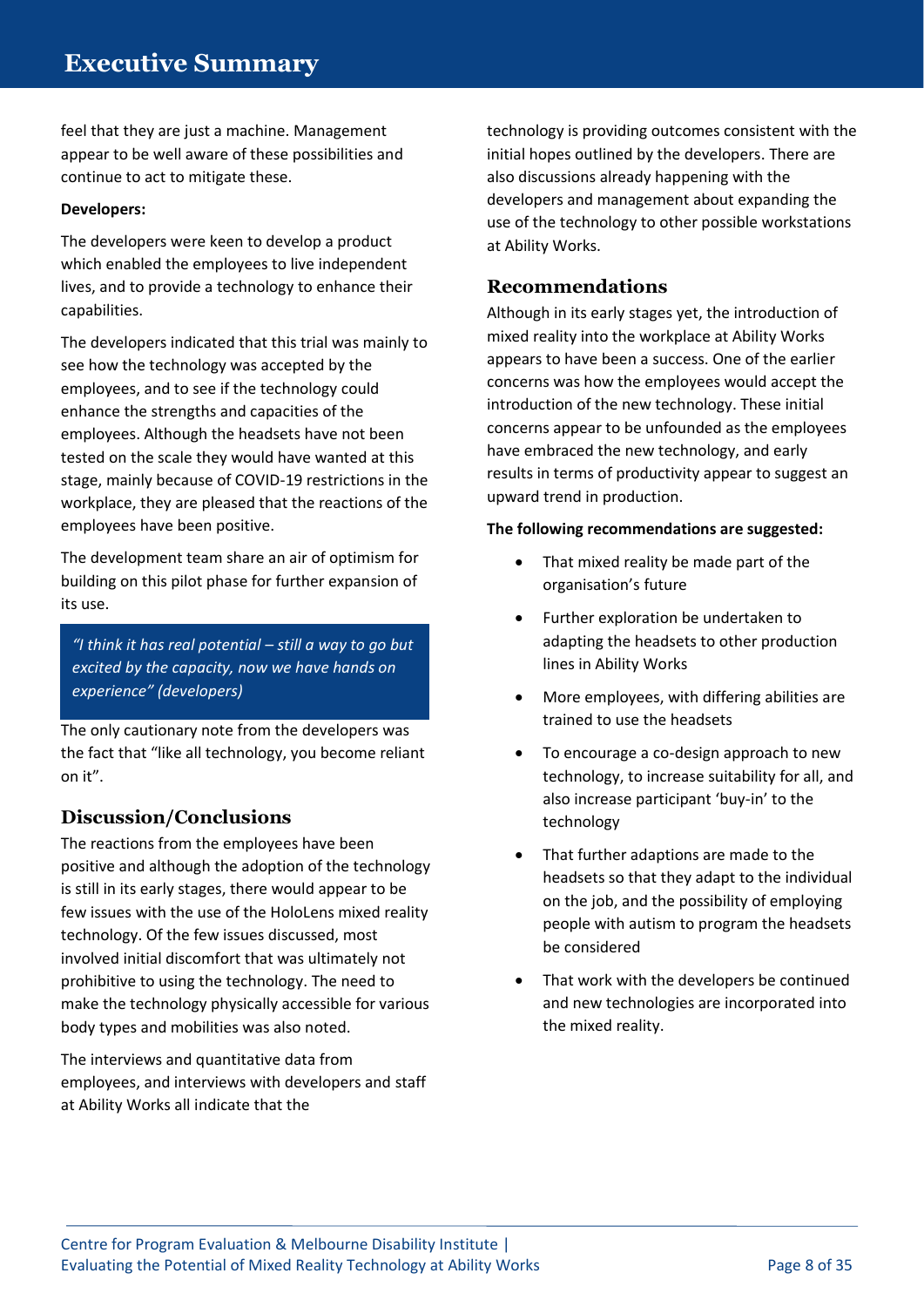# <span id="page-8-0"></span>**Report Structure**

This report presents the findings and recommendations of the Evaluation of Mixed Reality Technology at Ability Works conducted by the Centre for Program Evaluation (CPE). The document is structured as follows:

**Section 1 Introduction** provides a background to the evaluation, the purpose of the evaluation and the key evaluation questions.

**Section 2 Literature Review** provides an overview of the literature on the use of technology in the workplace for people with Intellectual and cognitive disability

**Section 3 Methodology** presents the rationale and design of the evaluation, the sampling, data collection, and analytical methods.

**Section 4 Results and Discussion** provides a discussion of key findings in relation to the evaluation questions and the review of the literature on the use of technology in the workplace.

**Section 5 Conclusion** is an overview of key findings.

**Section 6 Recommendations** provides an overview of recommendations based on the analysis and discussion of key findings.

# <span id="page-8-1"></span>**1. Introduction**

The goal of ensuring that people with disability are suitably supported and empowered to participate as fully as possible in economic and social life through engaging in gainful and stable employment is pivotal (OECD, 2003, p.16). Indeed, this goal is one that is at the heart of Ability Works Australia. Ability Works is a people centric, supported not-for-profit social enterprise. Operating commercially in Kew, Melbourne since 1963, Ability Works has a clear social mission: "Purpose, pride and belonging through inclusive employment" (Ability Works, n.d.). It seeks to empower employees living with a disability who may otherwise find it challenging to secure and retain employment by improving their skills, independence, sense of achievement, and creating a meaningful, supported workplace environment (Tonroe, Brady, Batten & Chew, 2019b). Employment opportunities, with an additional focus on building confidence, skills and providing a stepping stone to other employment, are also provided to others facing a significant barrier to employment including Aboriginal and Torres Strait Islanders, refugees, mothers returning to the workforce, mature aged workers, young entrants to the workforce, and individuals for whom English is a second language (Ability Works, n.d.). Producing and trading in goods and services with numerous businesses, Ability Works have three primary business units: wire and metal fabrication, records management, and packaging and assembly.

Ability Works has recognised that for some employees, aspects of their disability may be impinging upon their work performance, making it challenging for the required tasks to be undertaken in the correct sequence and through to completion (Tonroe et al, 2019a).

Three notable factors were identified:

a. Memory difficulties: Difficulties in recalling how to perform specific tasks with a series of steps can be challenging for some employees who experience memory impairment as part of their disability or as a stand-alone issue. Often short-term memory (where limited amounts of information can be held temporarily for quick access) or working memory (used to plan and carry out behaviour to help make use of the short-term memory) issues are further compounded when employees do not work for several days at a time, forgetting what they had previously learned, or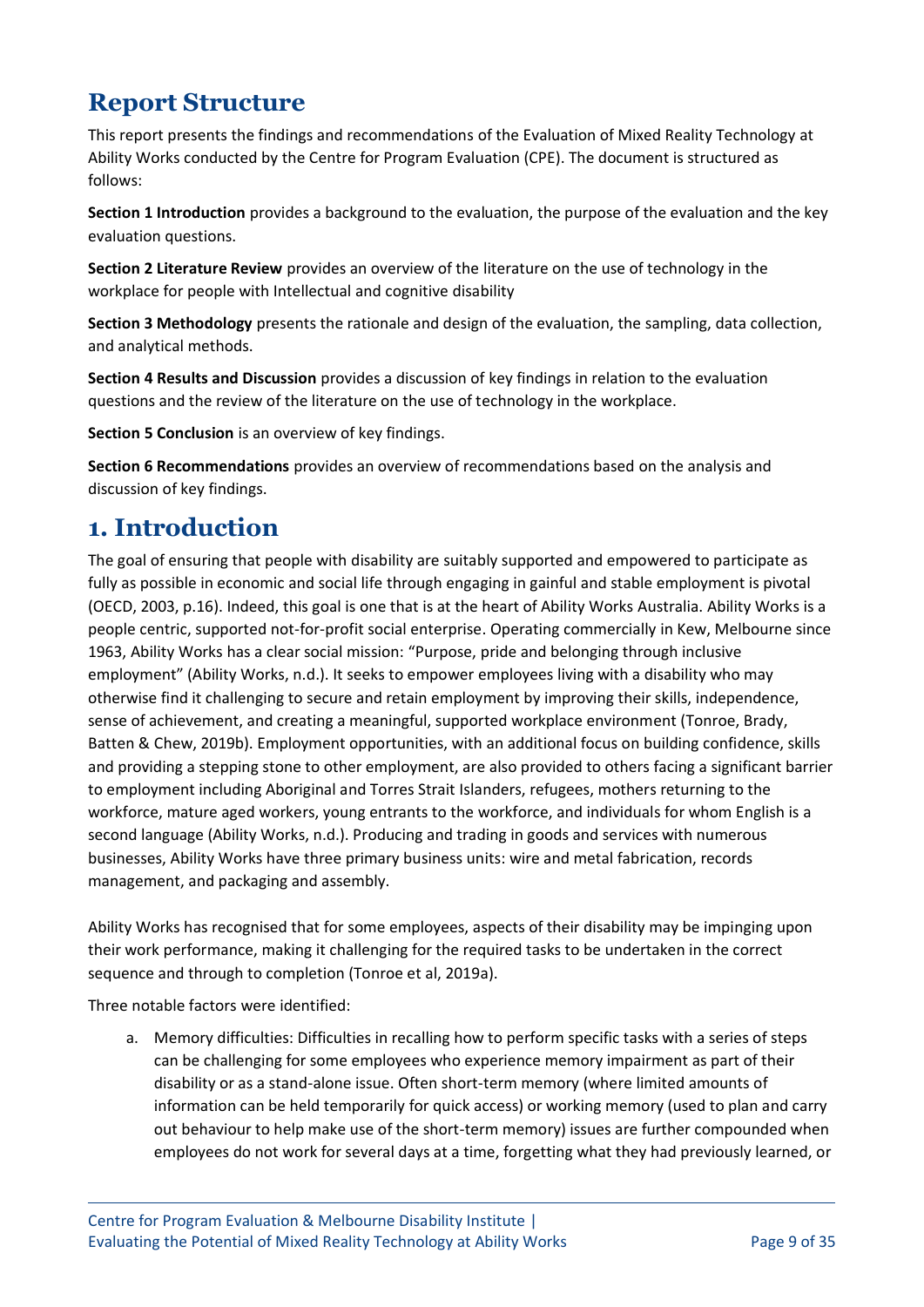a new contract commences, resulting in employees needing to be retrained in a new task (Cowan, 2008, p.324; Tonroe et al, 2019b).

- b. Distraction: Employees with intellectual and cognitive disabilities often find that they can become easily distracted by their environments resulting in losing the flow of the required task sequence and not being able to complete or learn how to complete the task in full. Distraction can be further amplified as a result of the facility's environment being one of noise, and constant action. This has greater implications to: 1. Staff safety where employees may release buttons prematurely before wires on the machine can be fully bent at a 90 degree angle and/or employees do not press both buttons down simultaneously to achieve the desired output; and 2. Ability Works' manufacturing aim of remaining commercially competitive and viable in fulfilling company set quotas (Tonroe et al, 2019b).
- c. Feeling valued: Providing reassurance and positive reinforcement is an integral part of Ability Work's core values. Executive staff have highlighted their strong desire to ensure that all employees are acknowledged for their personal work contribution, particularly noting that given their employees experience great joy and demonstrate great pride in their work, positive reinforcement is particularly important for staff to feel valued and supported (Tonroe et al, 2019a).

#### <span id="page-9-0"></span>**1.2. Mixed Reality Project**

Ability Works is seeking a training program that supports the varying needs of employees with cognitive and/or intellectual disabilities at their production facility. Through this training, the aim is to support employees to receive technical assistance and regular reminders of how to operate the machines at times when employees may get distracted or forget the steps in operating the machine. In turn, technology is hoped to free up supervisors' time to tackle more complex tasks while reducing supervisors' workloads as currently one supervisor is responsible for overseeing 12 or more employees with high support needs (Tonroe et al, 2019b).

Ability Works has been implementing a mixed reality project with Solve Disability Solutions (SDS), Enabler Interactive and RMIT University biomedical engineering students. Solve Disability Solutions specialist expertise has been engaged due to their experience in partnering with universities and providing technical guidance (along with a mentor) to engineering students undertaking assistive technology development projects. RMIT University biomedical engineering students were enlisted to set up the Mixed Reality program. After assessing multiple machines at the Ability Works facility, and post several discussions with Solve Disability Solutions and Ability Works management, RMIT students selected a wire bending machine located in the wire and metal fabrication section of the facility on which to run the pilot (Tonroe et al, 2019b). This machine is used to bend straight pieces of 330mm length wire at both ends to create two right angles, resulting in a U- shape to be formed. Often being the first machine to be used by employees when they commence in this unit due to being relatively simple to operate through six primary steps, the wire bending machine has further been made safe by Ability Works staff to prevent risk of injury. The most common problem associated with employees use of this machine is not simultaneously pressing the two buttons for the required duration resulting in the wires not becoming completely bent. Supervisors have highlighted that it is the loud noises within the facility that cause most employees to become distracted, making it challenging for them to complete the wire bending task (Tonroe et al, 2019b)

A headset using Mixed Reality has been programmed to pilot test whether this medium would assist employees to maintain their attention and focus without distraction, and to correctly use the machine through technical prompts so that they can build their skills and independence in a real-world manufacturing workplace. The headset was selected by RMIT and Enabler Interactive due to possessing the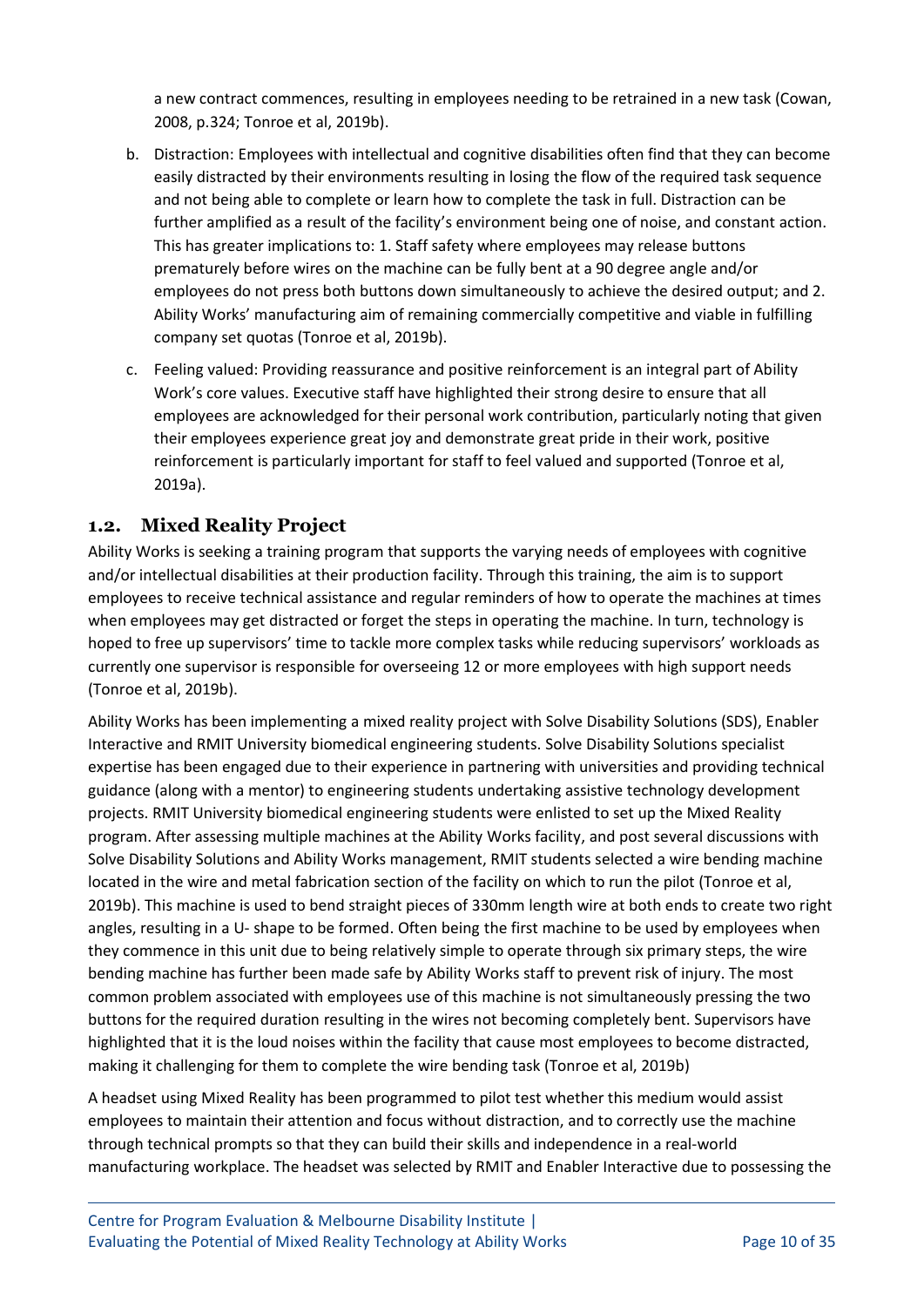largest support network compared with all other current solutions (Tonroe et al, 2019b, p.3). Mixed reality technology seamlessly merges digital objects within the physical world (RMIT final report, p. 4), fostering a more intuitive learning experience that would not be possible without this kind of technology (RMIT Final report, p.4). As outlined in Figure 1, mixed reality is described as being the fusion of augmented reality (AR) with virtual reality (VR). In this way, "augmented reality overlays virtual objects in a physical environment as if they existed within the physical boundaries known as 'geometric persistence', with virtual reality then immersing "the user in a digital environment through the use of a screen attached to a headset" (Tonroe et al, 2019b, p. 4). While the headset used in this project falls on the *augmented reality* side of the spectrum, *mixed reality* will be used as an inclusive term for this type of technology throughout the report.



#### <span id="page-10-0"></span>**Figure 1. The Mixed Reality Spectrum (Tonroe et al, 2019b, p. 4)**

Ability Works were keen to trial this technology after viewing news reports of the positive impact for people with intellectual disability in other settings. This type of technology was also chosen by Ability Works as the result of conversations with another similar organisation who had also used virtual technologies. In their experience participants had some difficulty with complete immersion in virtual reality, and thus recommended augmented reality as an option with more potential for successful uptake.

## 1.2.1. HoloLens Mixed Reality Headset

The Microsoft HoloLens mixed reality headset used in this project is a wireless adjustable headband device that does not require connections to a computer or other devices (refer to Figure 2). Running in the same way a small windows computer does, the headset device has its own battery, processor, storage and RAM while the front of the device contains sensors, cameras and projection lenses needed for mixed reality (Tonroe et al, 2019b, p. 5). Once the headset is placed on for use, employees are able to select for step by step instructions of the wire bending process to be given verbally via audio and/or visually through animation and text based on their individual needs. Congratulatory messages are additionally provided as a means of encouragement and positive reinforcement so that employees are aware that they are working through the process well (Tonroe et al, 2019b, p. 13).

<span id="page-10-1"></span>

**Figure 2. Mixed reality headset (Tonroe et al, 2019b, p. 5)**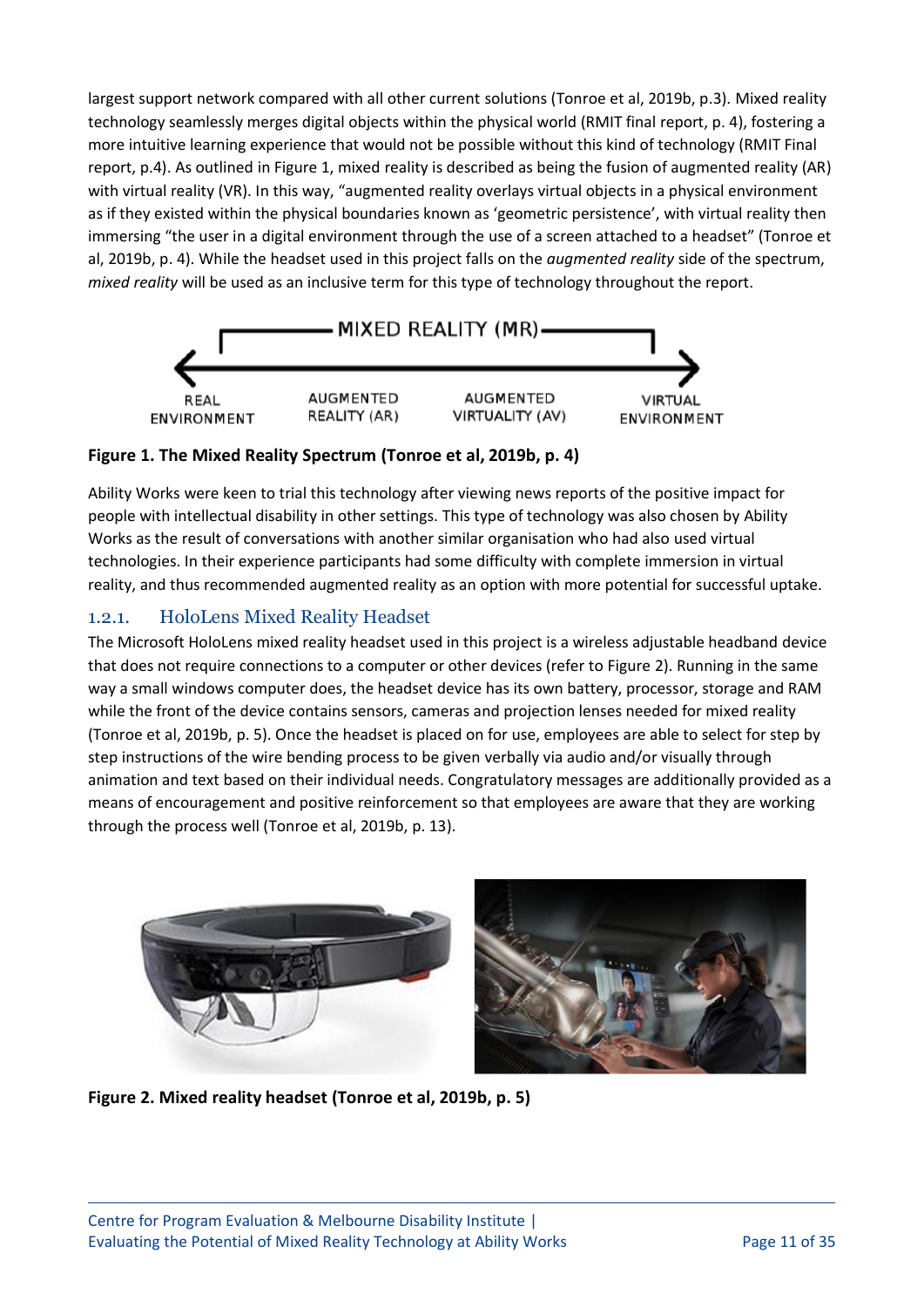## <span id="page-11-0"></span>**1.3. The Evaluation of the Potential of the Mixed Reality Technology**

### 1.3.1. Purpose of the Evaluation

The University of Melbourne's Centre for Program Evaluation has been commissioned by The Melbourne Disability Institute to evaluate this project by looking to:

- i. Establish the effectiveness (or otherwise) and potential of Mixed Reality headsets in enhancing employee task competency;
- ii. Assess and understand the perceptions of employees' and key stakeholders' initial experience of the headset's overall value and use the early results to make changes or improvements.

In particular, the evaluation seeks to obtain the views of the actual participants of the program, their key support workers and Ability Works supervisors in terms of the effectiveness and impact of this initiative.

### 1.3.2. Key Evaluation Questions

The following evaluation questions guided the data collection and analysis:

- 1. How has the program been implemented?
- 2. What are the reactions of the stakeholders to mixed reality?
- 3. What are the benefits to the stakeholders involved?
- 4. Have there been any unanticipated or negative consequences of the technology?
- 5. What are the success factors for the project overall?

#### 1.3.3. Development and Delivery

The evaluation will look at the development and delivery of this pilot program and the effectiveness of this delivery for the employees. The outcomes of the evaluation will hopefully assist Ability Works to make improvements to the program and further develop its potential across the organisation.

#### 1.3.4. Program Theory

The evaluation is underpinned by a program logic model or outcome model, which outlines what the program will do and how it will do it. It is a visual representation of the underlying program theory, depicting the sequence of steps by which the intended outcomes will be achieved (Owen, 2006). A program logic model is developed by collecting data from stakeholders about their vision for the project, their inputs, activities and perceived outcomes, and the factors that enable or act as barriers to the program. A thorough understanding of the program aims, objectives, inputs, processes, outputs and outcomes are essential to enable the evaluation team to effectively measure and describe the progress of an initiative, as well as make recommendations to support its ongoing development

The Program Logic exercise took place on December 10<sup>th</sup> 2019 with the participation of four Ability Works staff members; four Solve Staff members, two Enabler Interactive staff members, the Project Manager from the Melbourne Disability Institute and the Researcher from the Centre for Program Evaluation at The University of Melbourne. The results of this exercise are in Appendix B.

# <span id="page-11-1"></span>**2.Literature Review**

The following literature review aims to provide context for the Mixed Reality program and provides an overview of relevant research to the context at Ability Works.

Combinations of the following search terms were used to find literature in various databases such as Google Scholar: Intellectual disability, cognitive impairment, cognitive disability, HoloLens, augmented reality, mixed reality, Wearable Assistive Technologies (WAT), employment. Titles and abstracts were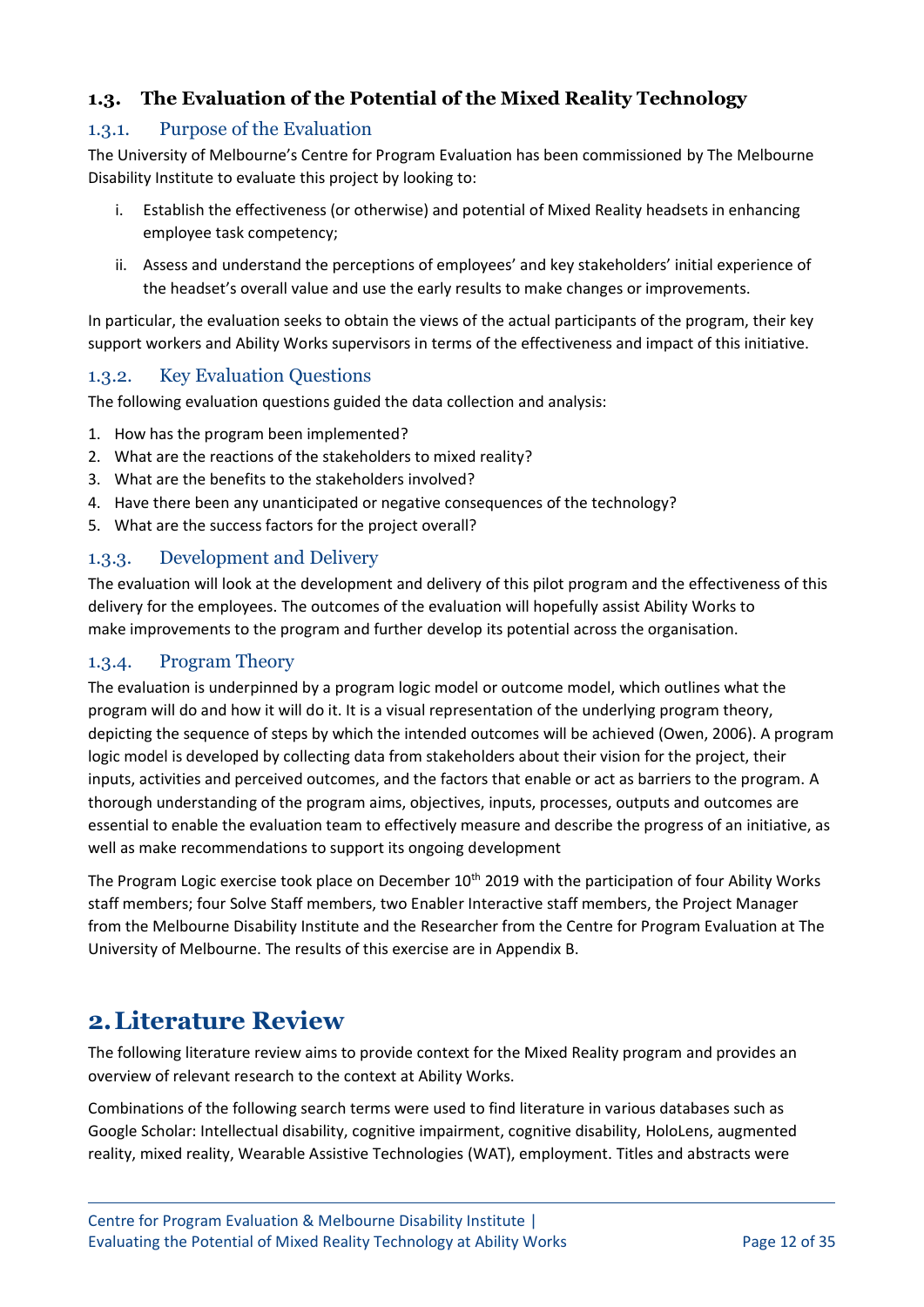screened for relevance to the topic; for example, articles relating to virtual reality and not mixed or augmented reality were excluded.

## 2.1.1. Cognitive Disability and Intellectual Disability

Cognitive disability is an umbrella term that refers to various disabilities affecting the cognitive domain, and can include conditions such as autism, intellectual disability, neurodegenerative diseases, and brain injury. People with cognitive disability typically experience difficulties in areas such as processing ability, social ability, memory and language (Garzotto, Torelli, Vona, & Aruanno, 2018; Moon, Baker, & Goughnour, 2019). This review will address research in relation to cognitive disability but will focus on intellectual disability in particular as a key group of interest to this report.

### 2.1.2. Intellectual Disability

Cognitive disabilities and intellectual disability are often viewed through a deficit lens in the medical model of disability, however in the social model of disability, emphasis is placed on viewing the strengths of an individual, and understanding the difference in function as a natural diversity which can, and should be accommodated for within society (Graf, 2020; Krcek, 2013).

Under the medical model of disability, intellectual disability is defined by impairment in learning and general mental abilities, resulting in difficulty with personal independence and daily functioning/participation (American Psychiatric Association, 2013). However, in the social model of disability, intellectual disability is defined by a combination of biological, psychological and social factors, and the amount of support, access, independence, and inclusion offered to the individual (Parchomiuk, 2013).

### 2.1.3. Employment

Recent figures show that in Australia there are approximately 700,000 people with an intellectual disability, however the majority of working-age adults with intellectual disability are not employed in the Australian labour force (39% compared to 83% of the non-disabled population). They are also less likely to be employed than people with other types of disability (Australian Bureau of Statistics, 2012). Exclusion of people with disabilities from labour markets and the cost of disability support programmes continues to be a growing concern among many countries including Australia (OECD, 2003, p.16).

Yet, a plenitude of benefits unfolds for employers of people with disabilities with research highlighting that employees with disability often exhibit lower absenteeism and workplace injury, and increased tenure in environments that have built in capability for inclusion (Australian Network on Disability, 2020). A longitudinal study closely following 21 participants over a five-year period demonstrated that personalised and tailored support was highlighted by participants as being the most effective method at meeting the needs of individuals with disability in a variety of sectors (McGinley & McKeown, 2019). For employees with disability, in addition to improving their financial security and independence, employment may further play a crucial role in maintaining one's sense of self and confidence (particularly in fostering positive mental and physical wellbeing), future aspirations, productivity and connectedness to others (McGinley & McKeown, 2019). Assistive technology may represent a medium through which to provide tailored support for people with cognitive disabilities in their employment, and therefore hopefully contribute to these positive outcomes (Morash-Macneil, Johnson, & Ryan, 2018).

## <span id="page-12-0"></span>**2.2. Assistive Technology and Employment for People with Intellectual and Cognitive Disability**

Assistive technology refers to any product designed to enhance and/or maintain an individual's functioning and well-being. Assistive technology can include things like videos or iPads, as well as wearable assistive technologies such as smartwatches, smart glasses or mixed reality headsets (discussed later in the review) (Moon, Baker, & Goughnour, 2019).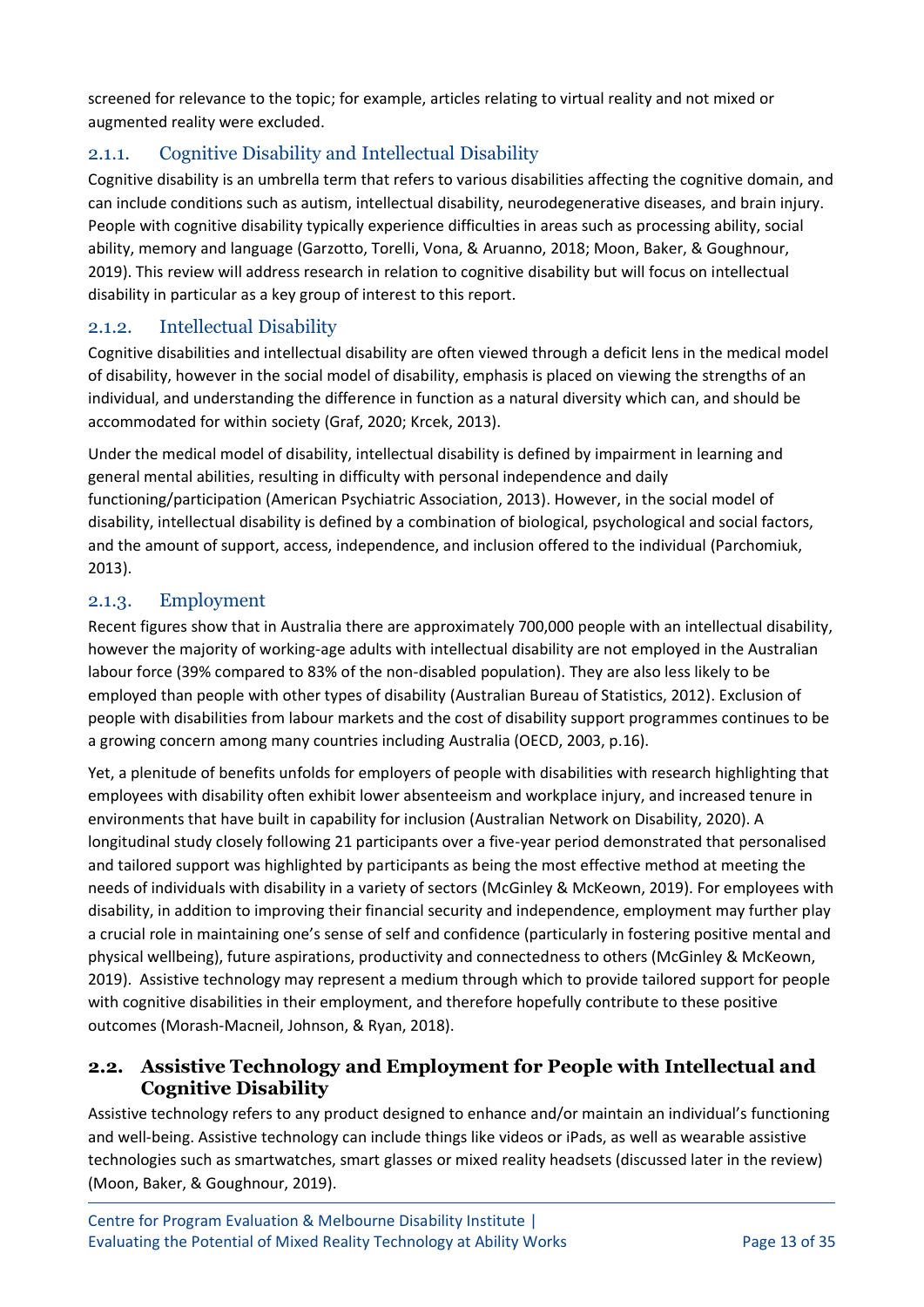Multiple reviews have confirmed the positive benefits of assistive technology for people with intellectual disability, and in employment settings in particular.

#### 2.2.1. Interview Preparation

One area that mixed reality assistive technology can be used for is interview training for employment. For example, in a study by Walker, Vasquez, and Wienke (2016) TLE TeachLivE ™, (another type of mixed reality technology), was used to train participants with intellectual disability for job interviews. While this type of technology has been used for education purposes, this is the first time it was used for job training. The advantages of the technology are that it allows for the scenario to be reset, allowing the participant to make a new first impression each time. It also allows the participant to experience multiple different scenarios to build confidence in new situations. The US study included 5 participants with an intellectual disability aged between 18 and 22. Each participant took part in six interview training sessions, which consisted of a mixed reality interview scenario using the TLE TeachLivE ™, and was followed by a live coaching session immediately after. Participants were scored on their performance in an interview scenario pre- and post-intervention, and results indicated a strong improvement in performance across all five participants, with participants recording up to 45% increase in interview scores. This study did not differentiate the impact of the mixed reality and the subsequent coaching sessions, however, and the authors suggest that the unique contribution of mixed reality training should be explored in further detail. Further, it would be useful to link this training to real life outcomes, to explore if the training does improve the likelihood of securing employment.

In a further review, Walker, Lee, Wienke, and Tan (2019) found that there was strong evidence that mixed reality was extremely effective in training participants for an interview in comparison to real life training. The authors strongly indicated that this type of technology should be pursued in further applications for people with intellectual disability, as they perceived a number of benefits and applications for the technology, especially in terms of employment which then flows on to improve independence, self-esteem, and general well-being.

### 2.2.2. Vocational Tasks

The review by Morash-Macneil et al. (2018) looks further into the use of various assistive technologies in the workplace for people with intellectual disability. These technologies include handheld computers, portable electronic devices such as iPads, and wearable technology such as smartwatches, but would also include technology such as the HoloLens, being wearable by the user. The review analysed 10 studies involving adolescents and young adults aged between 16 to 24 years old. The number of participants in each study ranged between 1 and 6, and were conducted in a variety of school and vocational settings including using a wearable watch to assist with timeliness for ordering, checking and re-shelving books in a library, or using a handheld computer to assist with completion of tasks in a grocery store such as gathering carts and restocking. The review found that overall, the various assistive technologies resulted in effective improvement of employment outcomes. The review further found that of the various uses for the technology, the assistive technologies were most effective in studies that involved work task completion (e.g. scanning, photocopying, etc.). When analysing the impact of the different types of assistive technologies however, wearable technologies were not as effective as other types of technology. This might be explained as it was a single case study on one individual, and only measured timeliness and not work completion. The authors note that assistive technologies of all kinds have promising potential in the workplace, given the overall positive effect of assistive technologies on a variety of work-based tasks, as well as the emerging new technologies available.

Further recent reviews by Blattgerste, Renner, and Pfeiffer (2019) and Baragash, Al-Samarraie, Moody, and Zaqout (2020) again reiterate the positive uses for assistive technologies in various tasks and skill for various users with cognitive disability from children to adults.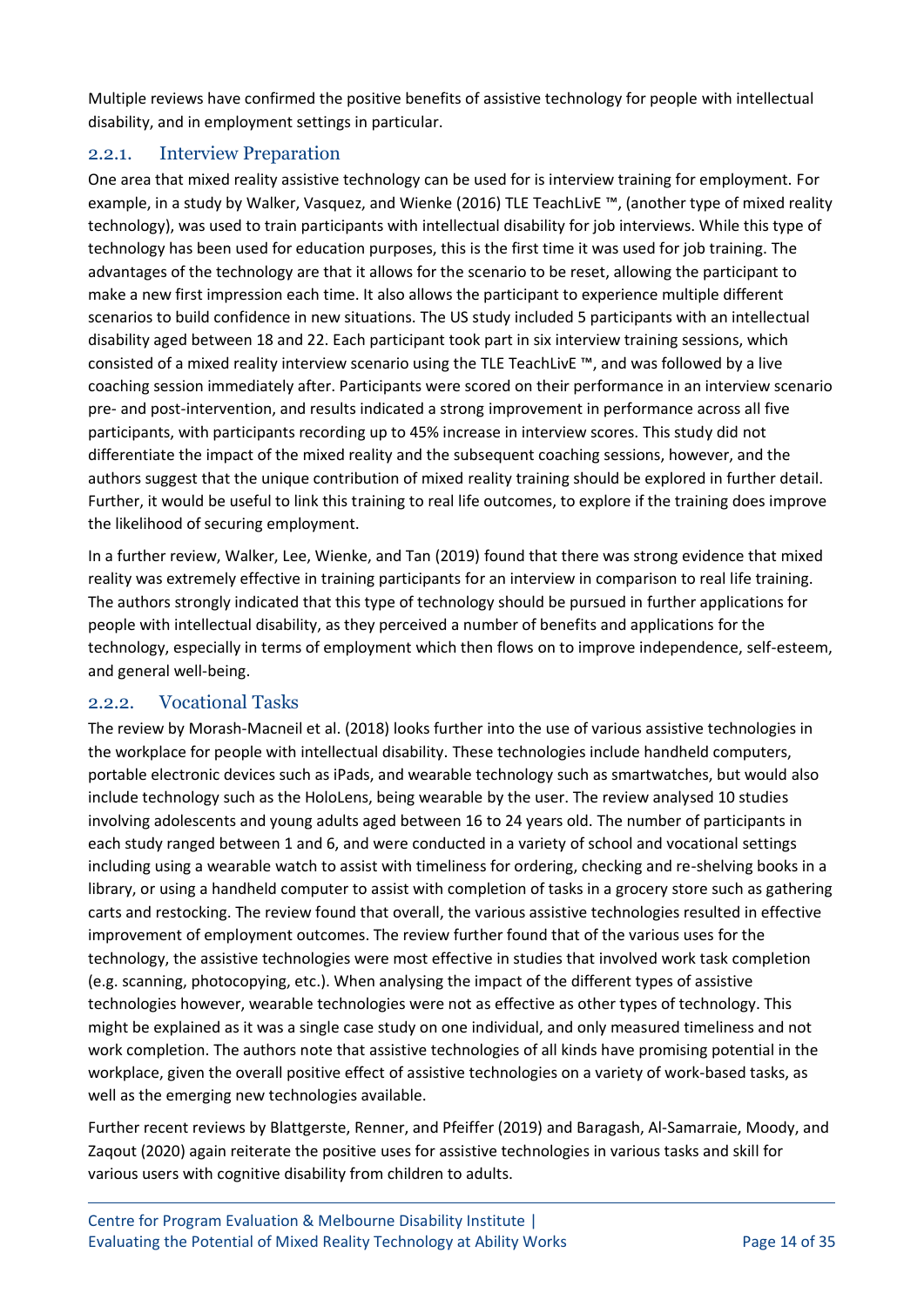Recent examples include a US study by Randall, Johnson, Adams, Kiss, and Ryan (2020), which looked at using assistive technologies via an iPhone app to assist with task completion in a work setting. The app assists users by providing a picture, audio and video breakdown of each step of the task, as well as a continuous video of the complete task with all steps combined if needed. Participants comprised four males with intellectual disability aged between 19 and 20 who completed three different office-related tasks with the assistance of the smart phone app: shredding paper, copying documents and scanning documents. Participants were asked to complete the tasks at a baseline phase, with no access to the app and no prior training. Participants were then shown the app and how to use it during a training phase. The participants then used the app to complete the tasks during a daily session, and were then followed up two weeks after using the app to see if the skills could be maintained without the app. All four participants showed a dramatic increase in task completion across all three tasks, with one participant going from 0% task completion to 100% task completion with the app. All participants also maintained 100% task completion in the maintenance phase, meaning that they did not require the use of the app to complete the task successfully two weeks after the intervention. While this provides strong evidence for the use of assistive technologies in a workplace setting, it should be noted that the results are not given in comparison to non- assistive technologies training, which would further demonstrate the unique input of the technology to the outcomes.

Assistive technologies can be used in a variety of workplace settings, including in food preparation, as was demonstrated by Chang, Kang, and Huang (2013). This study used a program called "ARCoach" for three participants with intellectual disability aged between 20 and 25 seeking to learn vocational skills in shortorder food preparation. Participants were asked to assemble various meal orders, containing four items each. The assistive technology was set up using a web camera which overlooked the table where food preparation took place and used unique machine-readable codes (QR codes) to represent food items. These codes were used by the system to provide alerts when the food items were incorrect so that corrections could be made in real time. All three participants showed significant improvement in task completion following the training, with each participant achieving between 98-100% success rate at the task during intervention. The skills were also maintained to the same level at the four week follow up stage in which they completed the task independently and did not use the assistive technology.

While these results are promising, there may be some limitations to the application of certain types of assistive technologies in some workplace environments. For example, in the case of a Czech Republic study by Benda, Ulman, and Šmejkalová (2015), it was found that a handheld tablet interface was not effective in assisting participants with intellectual disability in horticultural activities, and was reported to be confusing and disorienting for the users to work with effectively. This highlights the need for the technology to be suited to the user, and also to the task being performed. Especially in physical work environments, wearable assistive technologies such as smart glasses might provide a more practical solution.

### <span id="page-14-0"></span>**2.3. Wearable Assistive Technology, Smart Glasses and HoloLens Technology**

Smart glasses such as Microsoft HoloLens technology project holographic images onto the clear glasses, creating an integration of the real world and the virtual world. The headset uses cameras and sensors to gather information about the user's movements and their immediate environment. From these sensors, the device is able to determine where the user is looking in order to integrate the appropriate holographic image, and to interpret movements that give commands to the device, such as using eye gaze or gestures (Aruanno & Garzotto, 2019; de Belen, 2019).

Aruanno and Garzotto (2019) describe multiple benefits for using mixed reality smart glasses for people with cognitive disability. The primary benefit is that it allows the user to continue to engage with the real world, which maintains a connection to reality and could provide a safer experience as users are still aware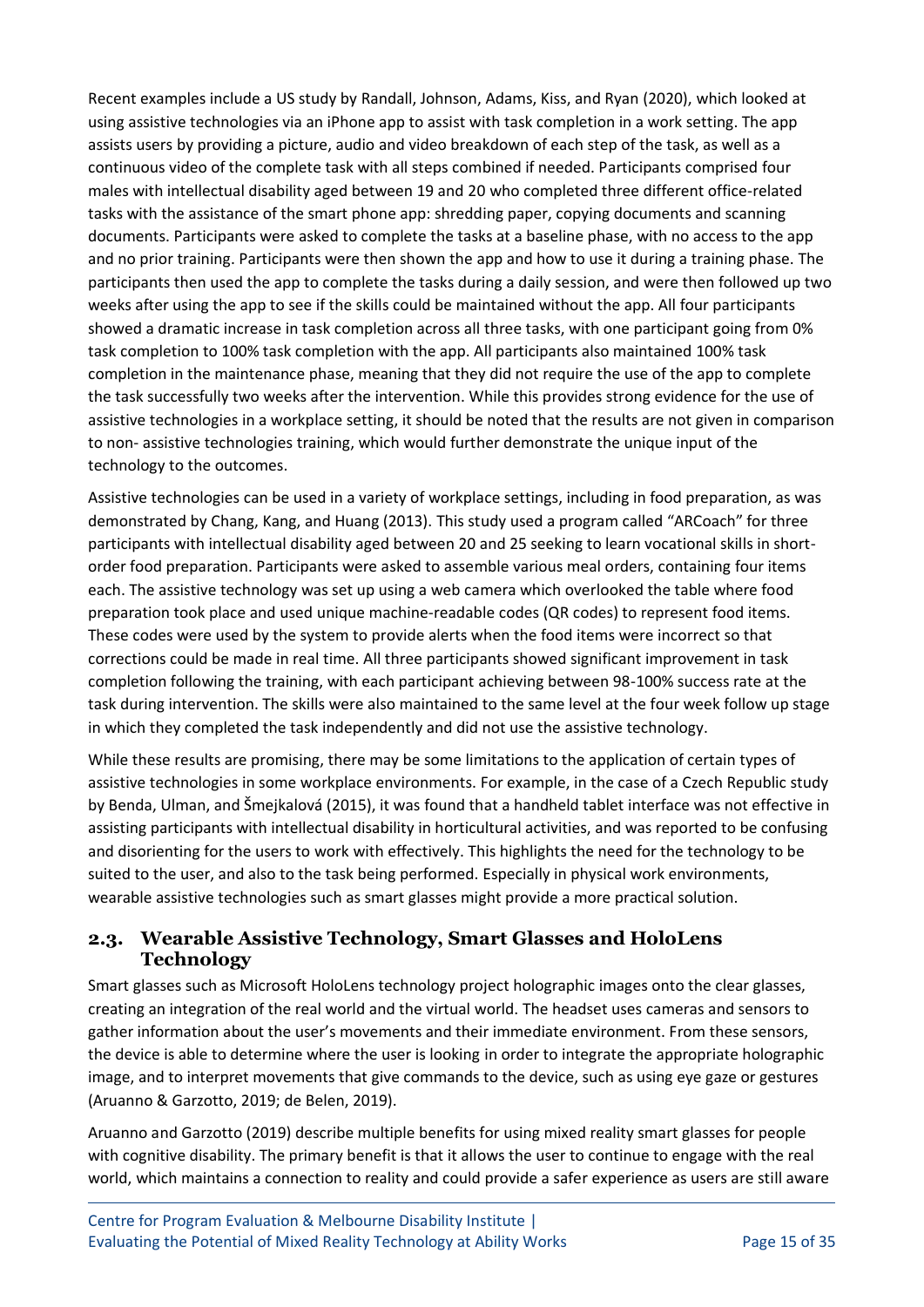of their surroundings. de Belen (2019) also consider a further benefit of wearable assistive technologies is not requiring items which could be cumbersome such as keyboards and computer display screens, making for a more natural user experience. A further benefit is the capacity to use the device to gather data, which can be useful for monitoring how the user is going with a given task (Aruanno & Garzotto, 2019).

Garzotto et al. (2018) explored the use of the HoloLens technology for people with cognitive disability through an application called "Hololearn", which teaches the user how to perform certain tasks, in this case, laying a table and garbage collection. The user interacts with real life environments (e.g. the table) and the HoloLens uses sensors to interact with this real environment and projects images onto the lenses (e.g. projected plates and cutlery). The user can interact with the images by 'air-tapping' to select, or by 'tap and hold' to drag and move the image. The HoloLens also tracks the gaze of the user, updating the images based on the new environment the user is looking at. The Hololearn program also includes an interactive assistant, in this case a projection of a well-known and loved cartoon character, as was recommended by therapists, who indicated that the assistant should be familiar to the users. The assistant supports the user through the tasks and makes the tasks fun through gestures and sounds. The authors noted that one of the benefits of the technology was that it was easily customized to the individual need of the users in terms of difficulty settings and also the responses of the virtual assistant. The study found that in a pilot trial of 20 users with cognitive disability, the users liked the Hololearn experience (largely due to the interactive assistant), however the authors noted that there was some difficulty for some users in executing the 'air tap' and 'tap and hold' hand gestures required for the program.

Aruanno and Garzotto (2019) further conducted an exploratory study investigating the suitability of HoloLens with people with Alzheimer's Disease, seeking to assist domains of memory and cognitive impairment. The study developed an application used on the HoloLens called "MemHolo" as a cognitive training tool for short term and spatial memory using spatial and memory games, and found that while there were considerations to be accounted for in the design, the findings were positive that it could also be used for this demographic.

#### 2.3.1. Smart Glasses in the Workplace

Head mounted displays and smart glasses have the capacity to be particularly useful in employment settings, with very early adoption by German industry which found the augmented reality in a head mounted display improved both the speed and accuracy of the workers completing order-picking tasks (Reif & Günthner, 2009). This technology could also be applied to assist users with intellectual or cognitive disability in the workplace, and some evidence already exists for the use of smart glasses in this context.

For example, Wright (2016) conducted an evaluation of Google Glass smart glasses technology using the 'What's Next' application, which is designed to assist users using what is called 'context-aware augmented reality'. This type of augmented reality is able to assess the context of the user and provide information appropriate to that context. In this instance, the participants were using the device while completing a photocopying task. If the participant did not know what to do next while completing the task, they could say "what's next" which would activate the technology to take a snapshot to figure out where the user was (at the photocopier), and then deliver appropriate, contextual instructions that appear on the smart glasses. A key aspect of this application is that the instructions are only provided when asked for, which helps to support independence and self-directed learning. The study participants were three young adults aged between 18 to 29 years old, diagnosed with intellectual disability or both intellectual disability and autism. Each were assigned to unfamiliar tasks such as photocopying, and measurements were taken at baseline, during the smart glasses training, and then post-training using the smart glasses independently to complete the task. The study found that all three participants made notable improvements in their performance of the task, and all participants were able to complete the task completely independently within between one to four trials after the training. While this study shows that the technology is effective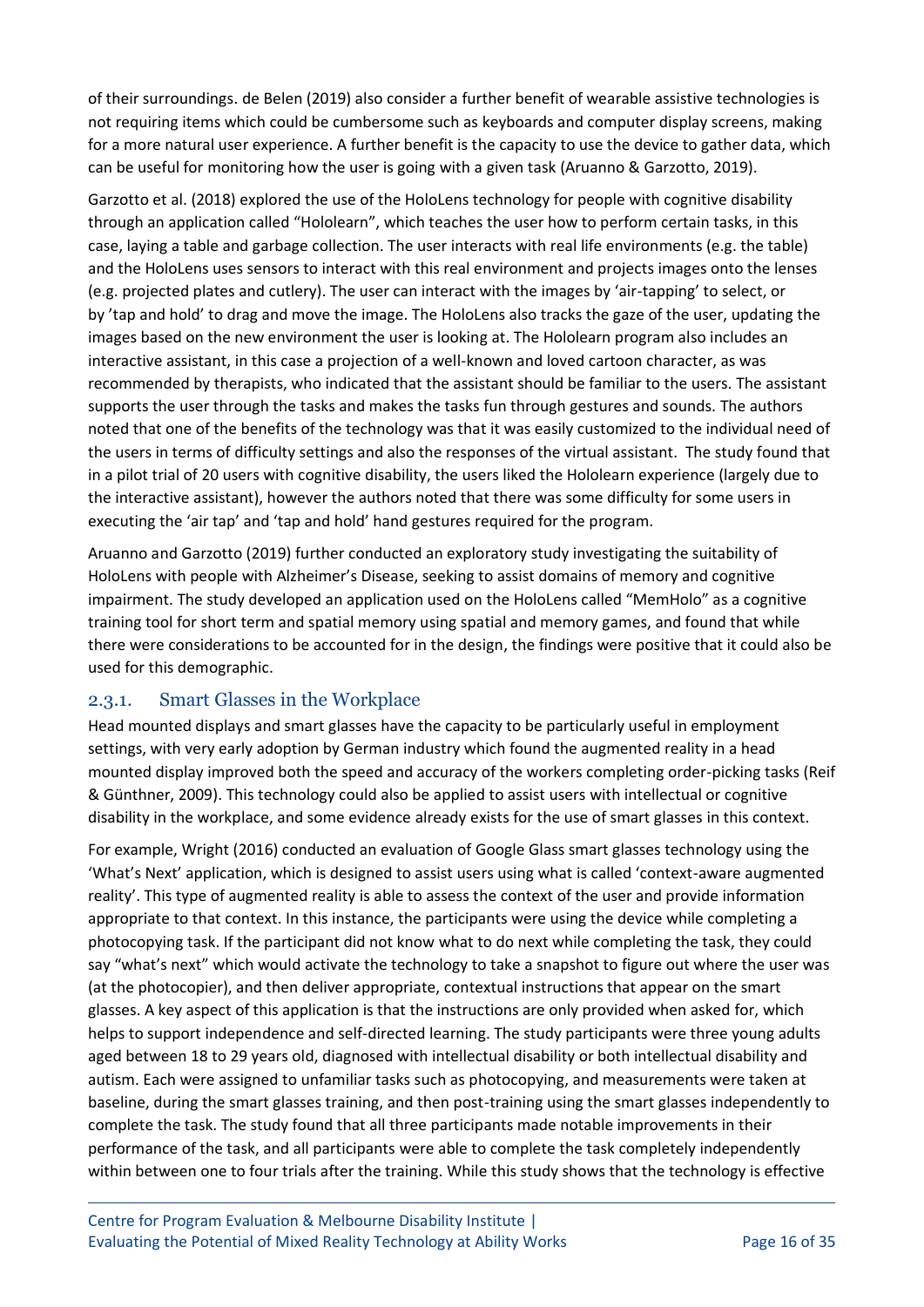in training for vocational skills and supporting independent task completion, the authors noted that further evaluation is needed to determine if the skills are maintained over time.

## <span id="page-16-0"></span>**2.4. Design Considerations for Mixed Reality Assistive Technology**

### 2.4.1. Safety and Comfort

With any wearable technology, it is important to consider the safety and comfort of the user. For example, the HoloLens manual indicates some possible risks of side effects such as dizziness, eye strain, and headache (Sahin, Keshav, Salisbury, & Vahabzadeh, 2018). To explore this, a study of 18 children and young adults with autism (up to 21 years of age) conducted interviews with the participants and their carers about their experiences or using the smart glasses technology. While some minor complaints of dizziness and initial discomfort were noted, the most common comment was that the glasses become warm to touch over time, however this did not result in any negative effects or feedback. Overall, there was limited negative feedback for the safety and comfort for HoloLens, and any comments that were made were mild or able to be solved quickly. de Belen (2019) surveyed older adults using HoloLens technology and noted that there were some comments that the headset could be heavy and disorientating and might become uncomfortable when worn for a long time. Physical considerations are important in wearable technology design, as it may preclude users from use. Some suggestions for solutions include the customisability of the technology's responsiveness to head movement, for example, to reduce the need to move the head quickly or sharply which might cause discomfort (Carter & Egliston, 2020).

### 2.4.2. Accessibility, Inclusivity, and Co-Design with Users

A recent review of literature on the development of inclusive wearable technology by Moon et al. (2019) found that technology design is increasingly moving towards active co-creation with the users in mind, which also improves the likelihood that the technology will be adopted and continue to be used. The findings strongly encourage that users should not be positioned as passive receivers of technology, and that participatory design processes should be utilised throughout all design phases. It is also important to acknowledge social and cultural factors in the adoption of technologies, as well as keeping mind that disability is not linear, and holds many variations for all users which should be accommodated for, along with relevant regulations, standards and guidelines.

This is echoed by Carter and Egliston (2020) who advocate for the provision of individual customisation and optimisations to be built into the technology in order to improve accessibility. These include being able to change text size to be easier to read and allowing for different types of gestural input that is suited to the user, especially in the case of limited mobility. The authors also note that technology often requires the body to be positioned in a specific way in order to function properly, which may not meet the unique needs of different bodies and different levels of mobility. Again, the author also recommends including users in the design process to ensure any accessibility design issues are not overlooked.

Torelli (2019) and Garzotto et al. (2018) implemented these practices in their development of the HoloLearn application for HoloLens, engaging in a collaborative design process with experts in cognitive disability, and indicating the need for a co-design process with the users. Their research also reiterated the importance of making the design of the application modular, so as to be easily customised to individual needs. Another finding from their research was that the use of an 'interactive assistant' – a familiar recognisable character (such as a cartoon character from a well-loved movie) that provided instructions, feedback and reinforcement - was a key successful feature and added to the enjoyment of the users.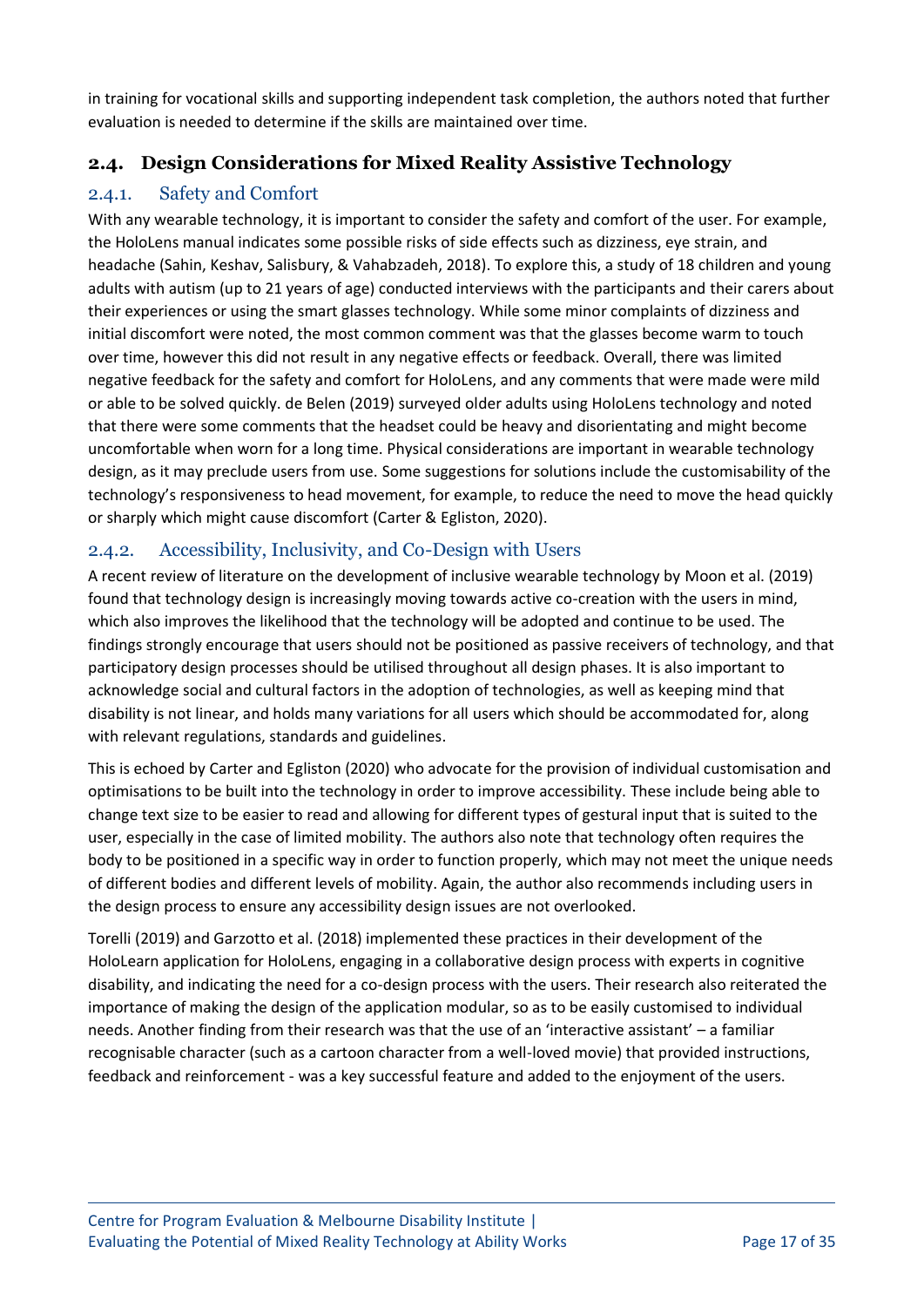#### <span id="page-17-0"></span>**2.5. Summary**

From the literature reviewed here, there is strong evidence for the use of assistive technology such as mixed reality to assist people with intellectual or cognitive disability for vocational tasks, as is demonstrated by multiple reviews in the area (Baragash et al., 2020; Blattgerste et al., 2019; Morash-Macneil et al., 2018; Walker et al., 2019). Wearable assistive technologies such as smart glasses show multiple benefits for use in employment settings, and research has found technology such as the HoloLens is compatible for users with intellectual disability (Aruanno & Garzotto, 2019; Wright, 2016). While some limitations were noted in the research, most commonly small sample sizes and limited generalisability, the literature indicates positive possibilities for the use of assistive technology to improve workplace participation and independence for people with cognitive or intellectual disability.

# <span id="page-17-1"></span>**3.Methodology**

#### <span id="page-17-2"></span>**3.1. Evaluation Design**

Based on the resources available for this evaluation, and in collaboration with the committee regarding the most appropriate approach, it was decided that a mixed method approach of qualitative and quantitative data collection and analysis would be employed.

The use of multiple data sources, data collection methods and literature will help to enhance the evaluation's findings in relation to their: a. credibility (extent to which the evaluation's findings are trustworthy and believable); b. transferability (extent to which the findings can be applied to alternative settings); c. dependability (extent to which the findings are consistent in relation to the contexts in which they were generated), and d. confirmability (extent to which the findings are based on the evaluation's participants/settings instead of researchers' biases) (Frambach, van der Vleuten & Durning, 2013).

#### <span id="page-17-3"></span>**3.2. Evaluation Participants**

After discussion with management at Ability Works and the Project Team, it was decided that the following groups and numbers should be interviewed, as shown in Table 1:

#### <span id="page-17-4"></span>**Table 1. Evaluation Participants**

| <b>Stakeholder Group</b>                                                                          | <b>Type</b>                   | <b>Number of Participants</b> |
|---------------------------------------------------------------------------------------------------|-------------------------------|-------------------------------|
| <b>Ability Works Staff</b>                                                                        | Individual/group interview    | $n=5$                         |
| <b>Employees *</b> (two employees were<br>involved in both the interview and<br>the output trial) | Individual interviews/surveys | $n=9$                         |
|                                                                                                   | Headset output trials         | $n=7$                         |
| <b>Developers</b>                                                                                 | Individual/group interviews   | $n=4$                         |

#### 3.2.1. Ability Works Staff

A number of staff members were involved in the interviews. Firstly, the CEO who initiated the project to introduce mixed reality into the workplace. Two shop-floor supervisors, one of whom had been in the organisation for over 15 years. A support worker whose role it is to support the employees during their workday; as well as a worker who is involved in the maintenance and modification of the shop-floor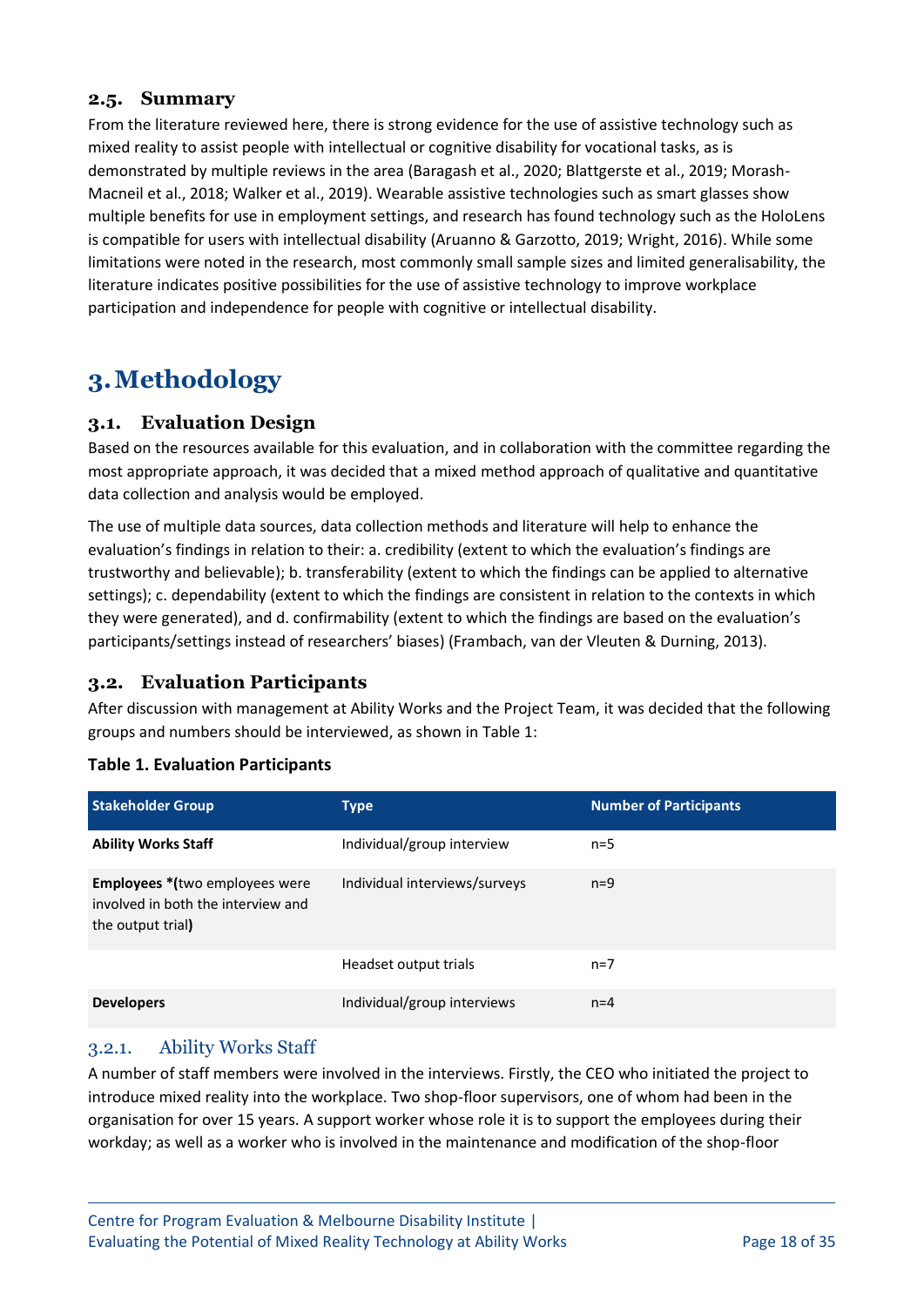machinery to suit employees. He also has a training role. The Operations Manager whose role is to oversea the day to day operations of Ability Works was also interviewed.

#### 3.2.2. Employees

All of the employees tested on the technology were already experienced with this particular wire-bending machine. Two employees who were interviewed were also involved in the comparison trial of wires bent with and without the mixed reality headset. (Fig. 3) Apart from one female, all employees were male. All had intellectual disability.

#### 3.2.3. Developers

Interviews were held (by zoom) with Enabler Interactive. They are involved with designing solutions for employees with disability in the workplace. Included in that interview were two RMIT students who worked on the development of the mixed reality technology. Solve Disability Solutions project managed the mixed reality project to get the product working successfully at Ability Works.

The evaluation team has visited Ability Works a number of times during the course of the pilot program. The evaluation team conducted the individual interviews; some on site and some by zoom with the stakeholders. In addition, the support worker at Ability Works conducted some interviews with employees. All interviews were audio-recorded (with participant consent) and transcribed prior to analysis. Data was collected in two phases, as described below.

#### 3.2.4. Preparation Phase

Two Ability Works' supervisors were interviewed just prior to the initial piloting of the Mixed Reality Project in order that any initial glitches or issues, whether it be with the headset technology itself or the running of the project could be rectified before rolling the project out to employees. A semi-structured qualitative interview (please refer to Appendix A – Suggested Stakeholder Questions) was conducted between the evaluator and the supervisors.

#### 3.2.5. Testing phase

#### **Quantitative data collection**

To assess the effectiveness (or otherwise) and the potential of Mixed Reality headset in enhancing employee task competency, bended wire output data was collected for seven employees. This involved collecting data around how many wires each participant is able to bend without the use of the headset compared with how many wires can be bent through the use of the headset. The bended wire output data was collected by Ability Works operations staff and forwarded to the evaluator.

#### **Qualitative data collection**

To further assess short-term outcomes, the evaluation team conducted individual and focus group interviews; some on site and some by zoom with the stakeholders. These interviews were conducted to assess and understand the perceptions of employees' and key stakeholders' experience of the overall value and effectiveness of the headset in fostering positive behaviour change in task competency. It will further support improvements to be made to the program (whether it be with the headsets themselves or in the actual use of the headset.

#### <span id="page-18-0"></span>**3.3. Data Analysis Methods**

The analysis of qualitative data followed a general inductive approach, where data collected through interviews is condensed and thematically analysed using the evaluation questions as focus areas.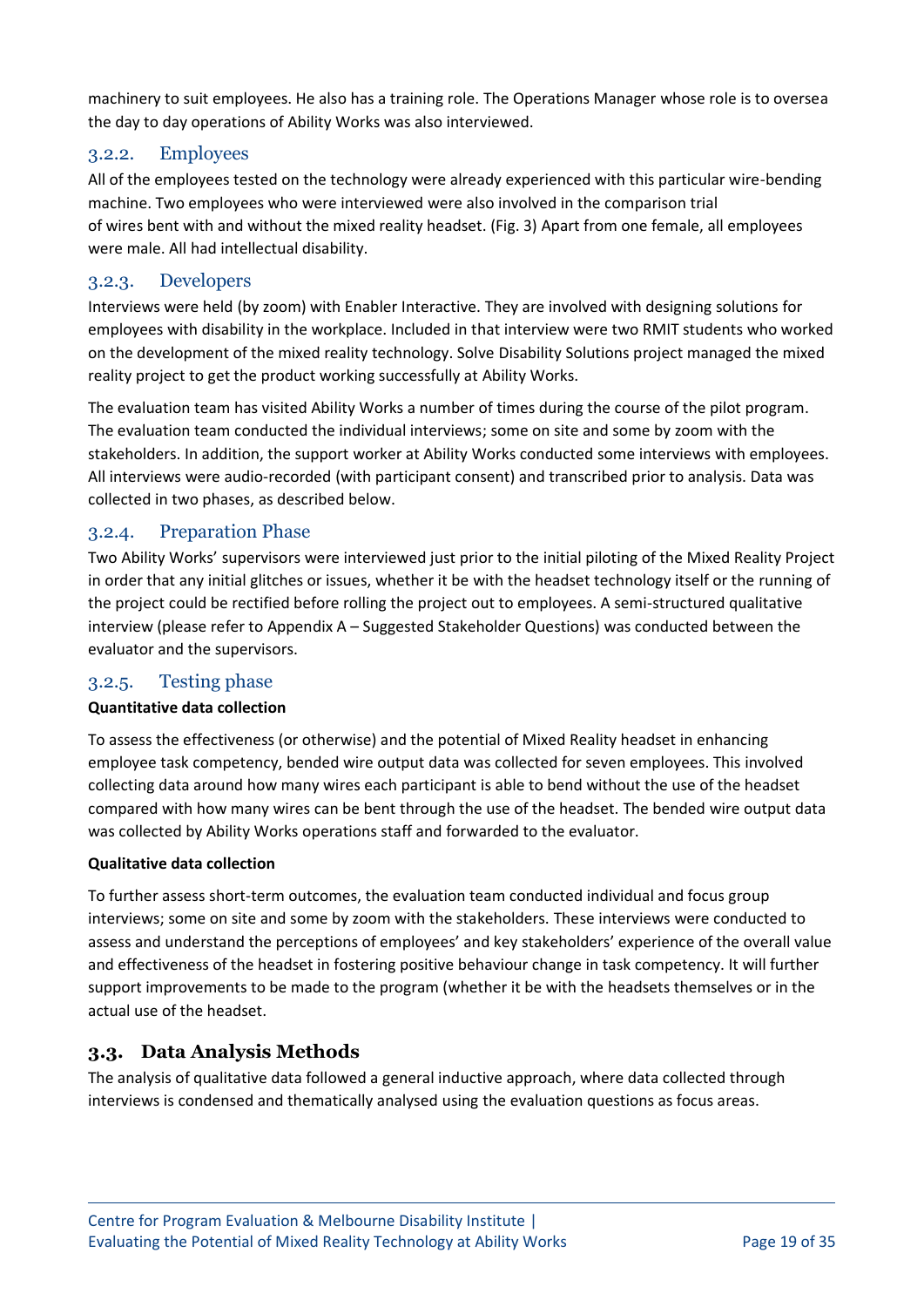# <span id="page-19-0"></span>**4.Results and Discussion**

### <span id="page-19-1"></span>**4.1. How has the Program Been Implemented?**

The introduction of Mixed Reality has had a long lead time at Ability Works. For several months there was a concerted public relations campaign aimed at informing the employees of the introduction of the mixed reality headsets. Leaflets on the technology were distributed throughout the tea-room, posters were displayed around the organisation, and videos explaining the technology were run at various times of the day. It was marketed as something "cool" as well as being a fun way to work. An earlier prototype of the headset was trialled, although this one was felt to be too heavy to wear comfortably for long periods.

The present version of the mixed reality technology has been trialled over several periods with a number of employees, as well as staff. In general the reactions of the participants have been positive, and conversations are already taking place as to further possibilities for the deployment of the technology in Ability Works.

## <span id="page-19-2"></span>**4.2. What are the Reactions of the Stakeholders to Mixed Reality? Employees**

Four employees were interviewed face to face shortly after using the mixed reality headsets. It appeared that the use of the headsets posed few issues for the four participants. Although an observation was made that the sensation of having something on the head was different, all of them got used to it quickly and easily. They all understood that the headset helped them to remember the steps involved in using the wire bending machine. The use of the arrows, pictures, emoji's and the growing of trees all contributed to making the task of bending wires enjoyable as well as productive:

#### *"It helps you by pictures and arrows – does it make it easy – yes!" (employee)*

Few changes were mentioned; one person in a wheelchair commented on the height difficulty and suggested that the addition of a bit more padding on the headsets could be an improvement; mostly they felt very comfortable. All the participants interviewed felt very happy about using the headsets for their work. Two of the participants mentioned an increase in their confidence levels after their use of the headsets. As a general comment, the employees seemed very relaxed after their initial experience with the technology. However one participant noted:

#### *"Do they come in different colours – why does everything have to be black!" (Employee)*

A further four employees were interviewed by an Ability Works staff member (one of whom had already been interviewed by the evaluator). All four appeared to be content in their work, and also had adapted to the use of the headsets, and found it an enjoyable experience:

*"Didn't mind wearing HoloLens (headsets) – enjoy doing work so I'm not bored" (employee) "HoloLens (headsets) has never happened here at Ability Works and would benefit other employees" (employee)*

*"I liked it because it was like a telescopic lens" (employee)*

#### **Staff**

The **CEO** spoke about the tensions experienced in a workplace like Ability Works, where the primary aim is to keep employees with intellectual disability happy and content in their work, as well as the necessity of a commercial enterprise to get out contracted jobs on time and within budget. The introduction of a technology such as mixed reality headsets were seen as a way to promote independence in the employees, and to help them to keep on task without having to regularly seek help from supervisors. One of the issues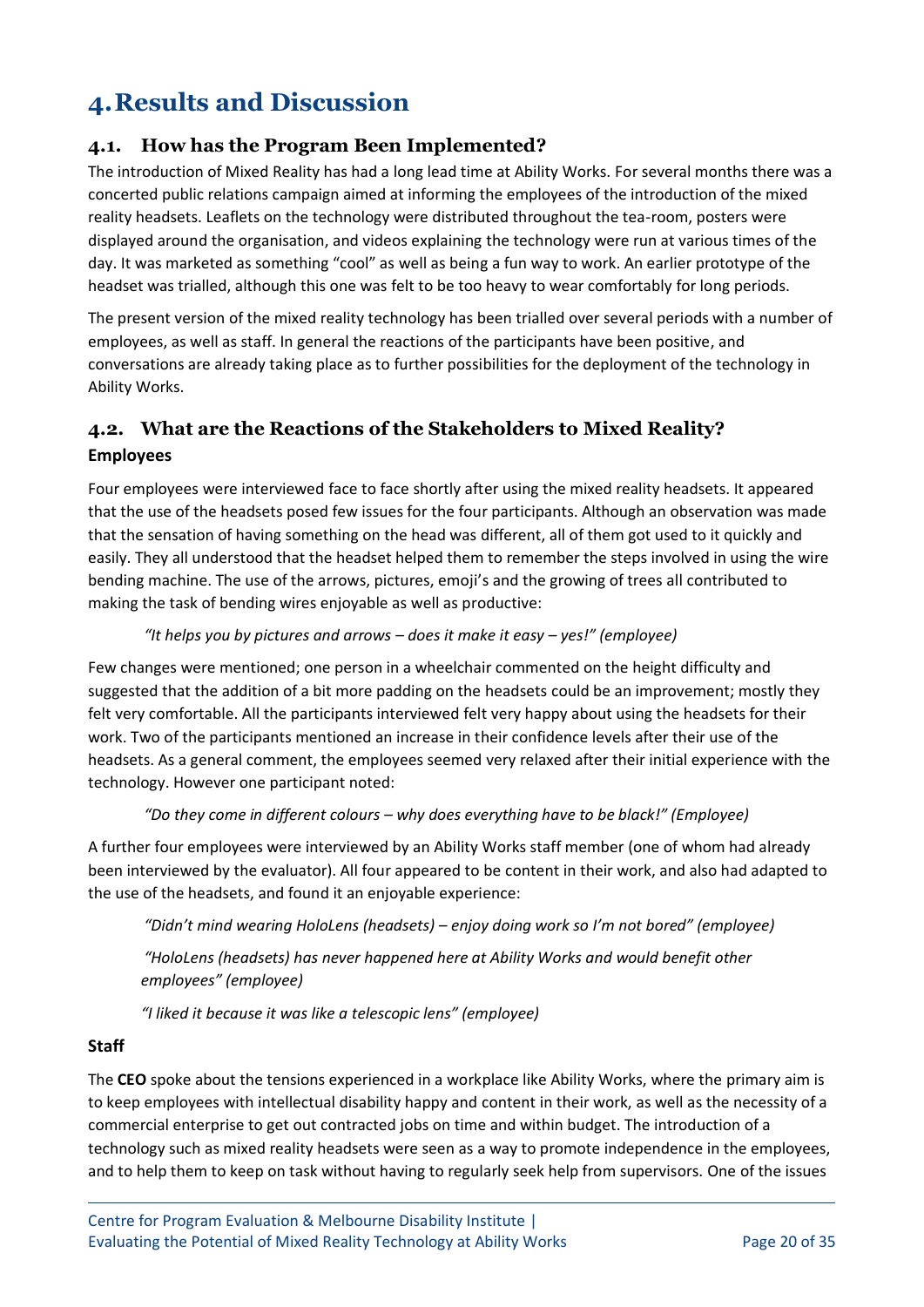experienced with employees with intellectual disability is that they forget what they have just been taught, and mixed reality headsets provide the gentle prompts and pictures to keep them focussed on the task.

*"Our social mission is to provide people with disability meaningful work, a sense of pride and a sense of belonging to the community. So the positives are to give them greater independence, not always waiting for a supervisor. We don't have the resources to give them the intensity of the training. We have to pitch for business in a competitive environment" (CEO)*

Staff members involved in the training of employees could see many benefits of the mixed reality headsets:

*"For employees who lack focus and easily distracted – so good to extend their attention span – the important thing is to get them to their full potential" (Trainer)*

*"Fantastic training tool. A lot of the time you have to repeat training all of the time" Trainer)*

For the supervisors whose task it is to keep employees focussed on the job, their reaction was cautious but positive. For one experienced supervisor, he was anxious that the headset is not seen as the "dunce's hat". Although the extensive marketing of the technology has actually resulted in the headset being seen as something special for the employees.

*"This should boost employees' confidence and to be offered something special and new (the headset)" (Supervisor)*

#### **Developers**

The developers were keen to develop a product which enabled the employees to live independent lives, and to provide a technology to enhance their capabilities. Although the headsets have not been tested on the scale they would have wanted at this stage; mainly because of COVID restrictions in the workplace; they are pleased that the reactions of the employees have been positive.

*"Employees don't have to rely upon supervisors, the technology empowers them to do it themselves. As it is used more frequently it will help their confidence levels". (Developers)*

*"This trial was more to observe to see if this project was successful, and will the employees accept it" (Developers)*

*"I think it has real potential – still a while to go, but excited by the capacity – now we have hands on experience" (Developers)*

# <span id="page-20-0"></span>**4.3. What are the Benefits to the Stakeholders Involved?**

#### **Employees**

It should be remembered that the introduction of mixed reality into the workplace at Ability Works is in its infancy. However comments from the employees are encouraging as they show an early adoption of this technology. Observations noted by the evaluator during the initial testing period with the employees included an immediate acceptance of the headsets. One employee had never used the wire bending machine for a while, but with the assistance of the instructions, pictures and symbols built into the headset he was able to use the machine successfully. Others commented enthusiastically on the sound effects, arrows and "smiley" faces. All of these effects assist in keeping the employee on track;

#### *"(the headset) helps you to remember the steps (employee)"*

Seven employees participated in an experiment where their rate of bending wires over one hour was tested without the headset and with the headset. As can be seen from the data below in Figure 3, apart from one employee, all had achieved a greater number of bended wires with the HoloLens headsets.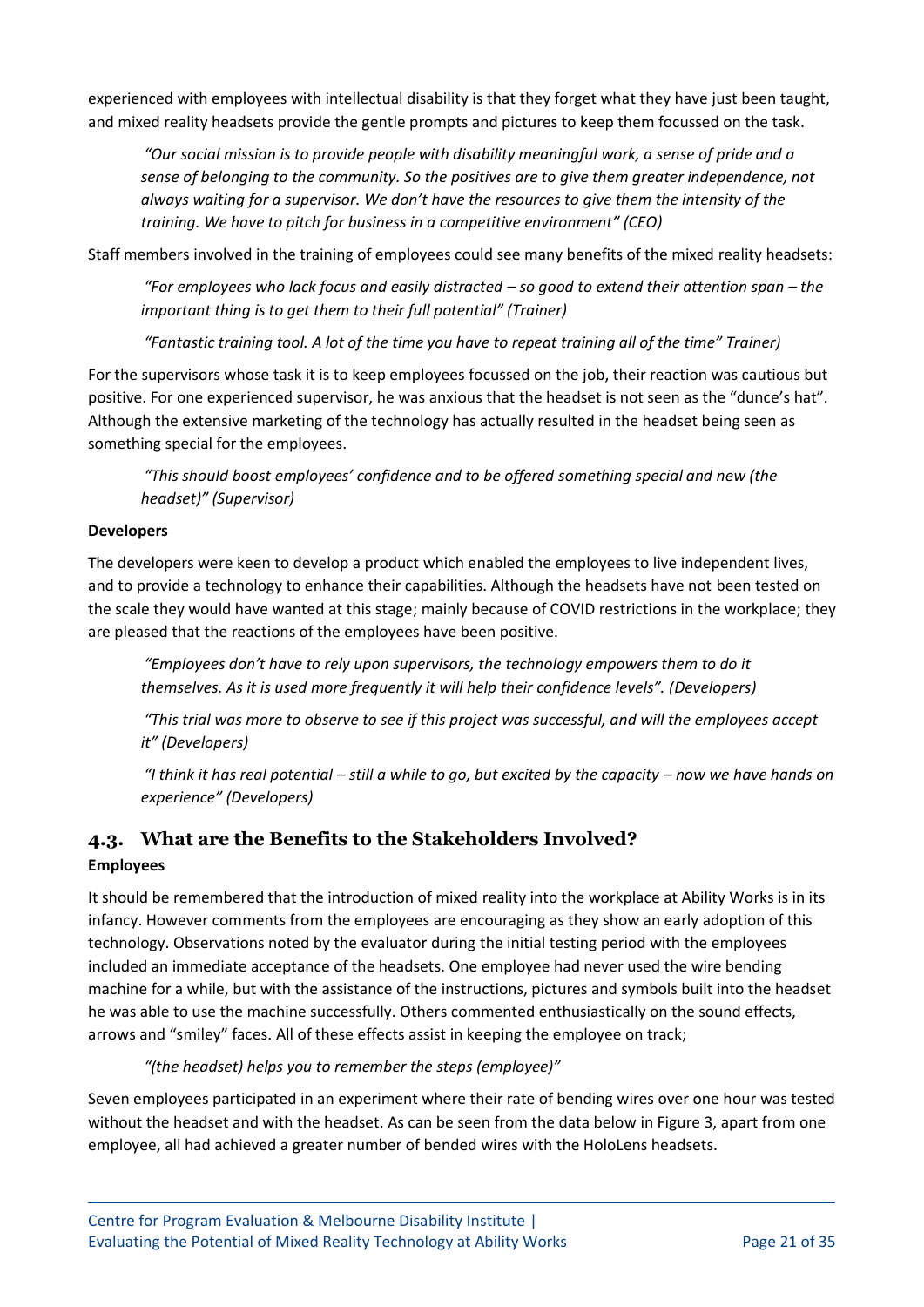

#### <span id="page-21-0"></span>**Figure 3. Comparison of Wires Bent with Headset**

#### **Staff**

The staff commented on the many benefits they saw from the introduction of missed reality:

*"This would be a great training tool for people with Intellectual Disability. It provides spatial awareness; it may improve productivity (prompts etc.)" (Support Worker)*

*"Headsets can be seen as a partner to the person – to remind them of the steps they forget so easily" (Trainer)*

As pointed out by the management of Ability Works, a major issue in the employment of people with Intellectual Disability is that their attention span and short-term memory is limited, and as a commercial enterprise they cannot provide supervisor support on an immediate basis. The headsets provide the prompts and direction,

*"Because of the nature of the business, we cannot afford to have the resources needed on the level which is required. So there are times when people are waiting for supervisors to help them. Sometimes they lose focus, so they need the supervisors to jolly them along. Cannot solve this issue by more people and wages." (management)*

#### **Developers**

The mixed reality project started as a prototype, developed and engineered by students from RMIT. Then it grew to a product, specifically to assist employees working on the wire bending machine at Ability Works. A number of goals provided the impetus for the development of the mixed reality headsets;

*"Can this technology give the capabilities to an individual, not where it is filling a deficit, but enhancing their capabilities" (Developers)*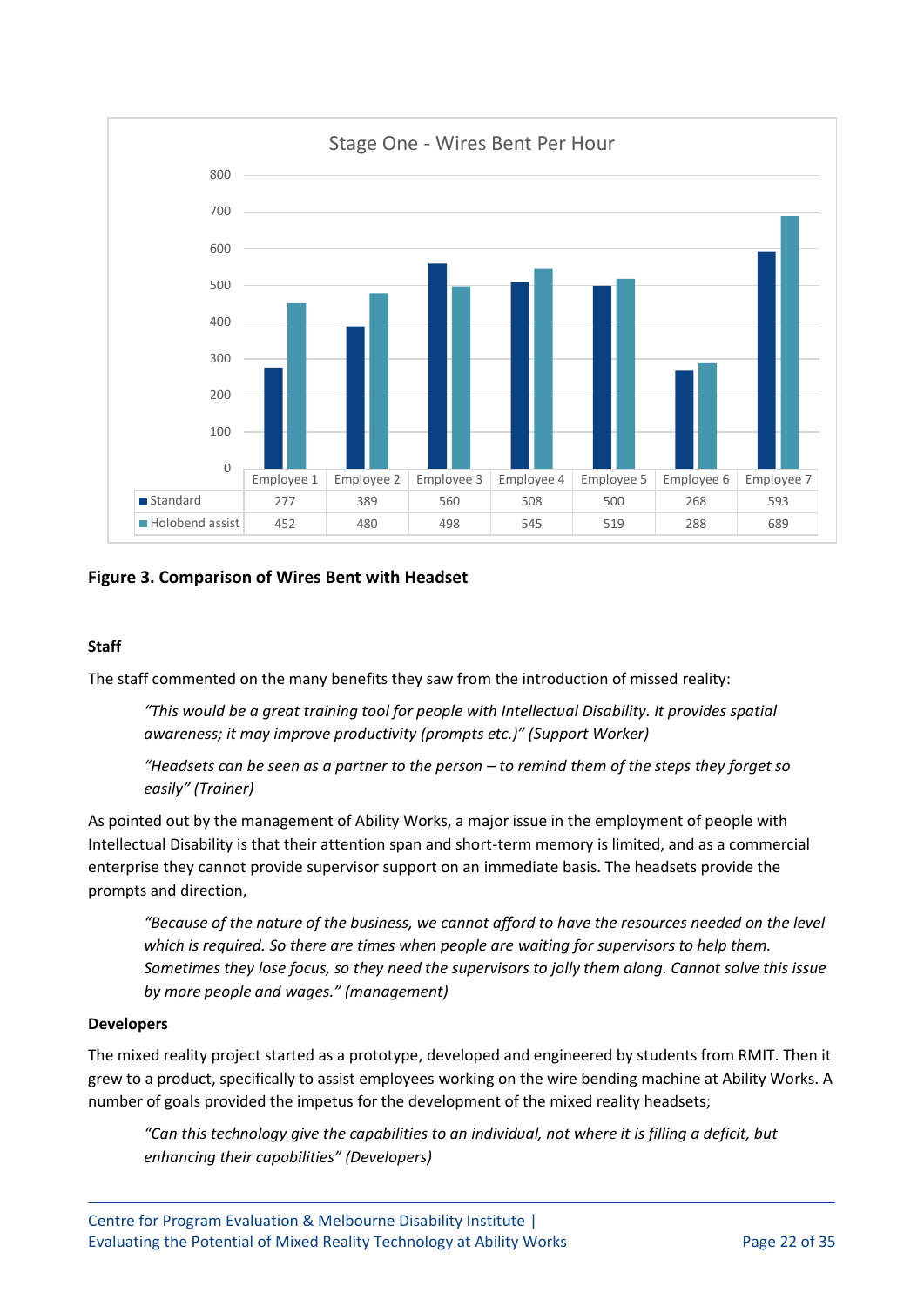Although the testing of the technology is in its early stages the development team share an air of optimism,

*"I think it has real potential – still a way to go but excited by the capacity, now we have hands on experience" (developers)*

The development team sees the introduction of the technology as an enhancement to the participants work life;

*"It gives them the capabilities and skills to enhance their goals. Gives people options – giving them more satisfaction with their work". (developers)*

## **4.4. Have There Been Any Unanticipated or Negative Consequences of the Technology?**

#### **Employees**

The trial has produced very few unanticipated or negative consequences for the employees. Most appeared to have enjoyed the experience, and no-one has reported feeling uncomfortable or stressed by the experience. For one of the employees in a wheelchair, her major issue was getting into a suitable position to operate the wire bending machine. However this has more to do with accessibility rather than the technology.

#### **Management**

The headsets calibrate to the individual user. This is done by staring at a prism whilst wearing the headsets. It was commented that this could pose a challenge for people who are visually impaired or who have an eye problem such as "lazy eye".

There is also a concern that wearing the headsets for a considerable le period may result in the employee "being lost in that world". It is also important that employees do not feel that they are just a machine. Management appear to be well aware of this possibility and will try to ensure that this does not happen.

#### **Developers**

The only cautionary note from the Developers was the fact that "like all technology, you become reliant on it".

#### **4.5. What are the Success Factors for the Project Overall?**

There are a number of success factors for this project, viewed by all stakeholders with their particular emphasis.

#### **Employees**

Even after this short pilot introduction to the technology the employees can see a difference in their abilities and their confidence levels. All of them, without exception appear to be happy with the introduction of this technology into the workplace.

#### **Management/Staff**

The success factors for the management and staff are those related to the employees being able to wear the headsets and being able to maintain focus for a period of time. Management and staff are optimistic that this technology has a place in Ability Works and can contribute to productivity and motivation.

*"Success for us is that our employees have greater independence, greater focus, greater sense of pride. My big vision for this is that we can adapt the headset to the individual on the job. May be good for autism and then we could employ people with autism to do the programming for mixed reality." (management)*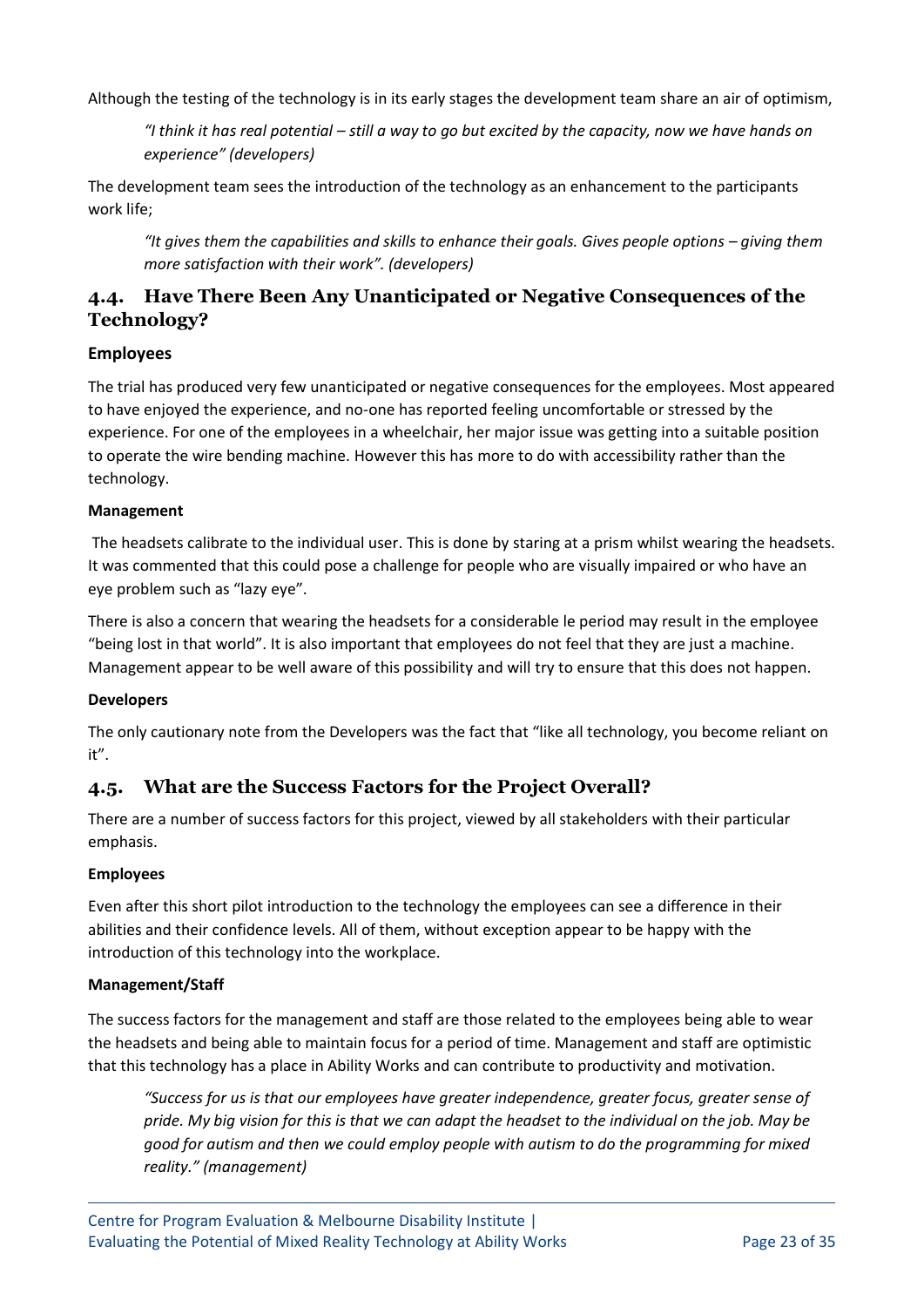*"To be included and to be seen as included, to be part of the community. To be seen as just part of the community and not seen as people with disability. Just people with different abilities" (Support Worker)*

#### **Developers**

The developers see the use of mixed reality as a way to enhance the individual's capabilities. It is seen as a means to an end, the end focussed on the reactions of the user.

*(they were looking for) "Happiness and positive reaction from the user, as well as acceptance. If it helps with productivity, then that is success". (developers)*

# <span id="page-23-0"></span>**5.Conclusion**

This evaluation has been focussed on the introduction of the mixed reality technology into the workplace at Ability Works and the reactions of the stakeholders involved in the promotion, development and use of this technology.

The reactions from the employees have been positive and although the adoption of the technology is still in its early stages, there would appear to be few issues with the employees. Similar to results found in the literature, common issues involved initial discomfort that was ultimately not prohibitive to using the technology, and also the need to make the technology physically accessible for various body types and mobilities (Carter & Egliston, 2020; Sahin et al., 2018).

The technology was introduced to improve motivation in the employees, and to improve concentration. Although the technology is still in its pilot stages, there are hopeful signs that wearing the headsets can have an effect on productivity.

The Interviews and quantitative data from employees, and interviews with developers and staff at Ability Works all indicate that the technology is providing outcomes consistent with the initial hopes outlined by the developers. There are also discussions already happening with the developers and management about other possible workstations at Ability Works, and the possibility of adapting the headsets to those environments. This could provide some variety of occupations for the employees.

Most of the studies covered in the literature review were focused on coaching to acquire a task skill, and measuring to see if the task was completed successfully. This evaluation is different, as it is focused on the outputs of that learned skill as well as improvements to the strengths and skills of the employees.

The findings from this pilot mixed reality project are in alignment with the literature on assistive technology and provides valuable new evidence for the applications of mixed reality in employment settings for people with intellectual or cognitive disability.

#### <span id="page-23-1"></span>**5.1. Limitations**

Limitations found in this evaluation are common to those found in literature relating to the introduction of new technology; most notably a small sample size. Due to the limited scope of the evaluation, and the problems encountered with the COVID restrictions, the employees were not exposed to the technology in the full manner as planned. However we can confidently say that the initial results are very promising.

It would be wonderful to interview and observe the employees six months down the track, to see how this mixed reality technology has been embraced and extended by the organisation.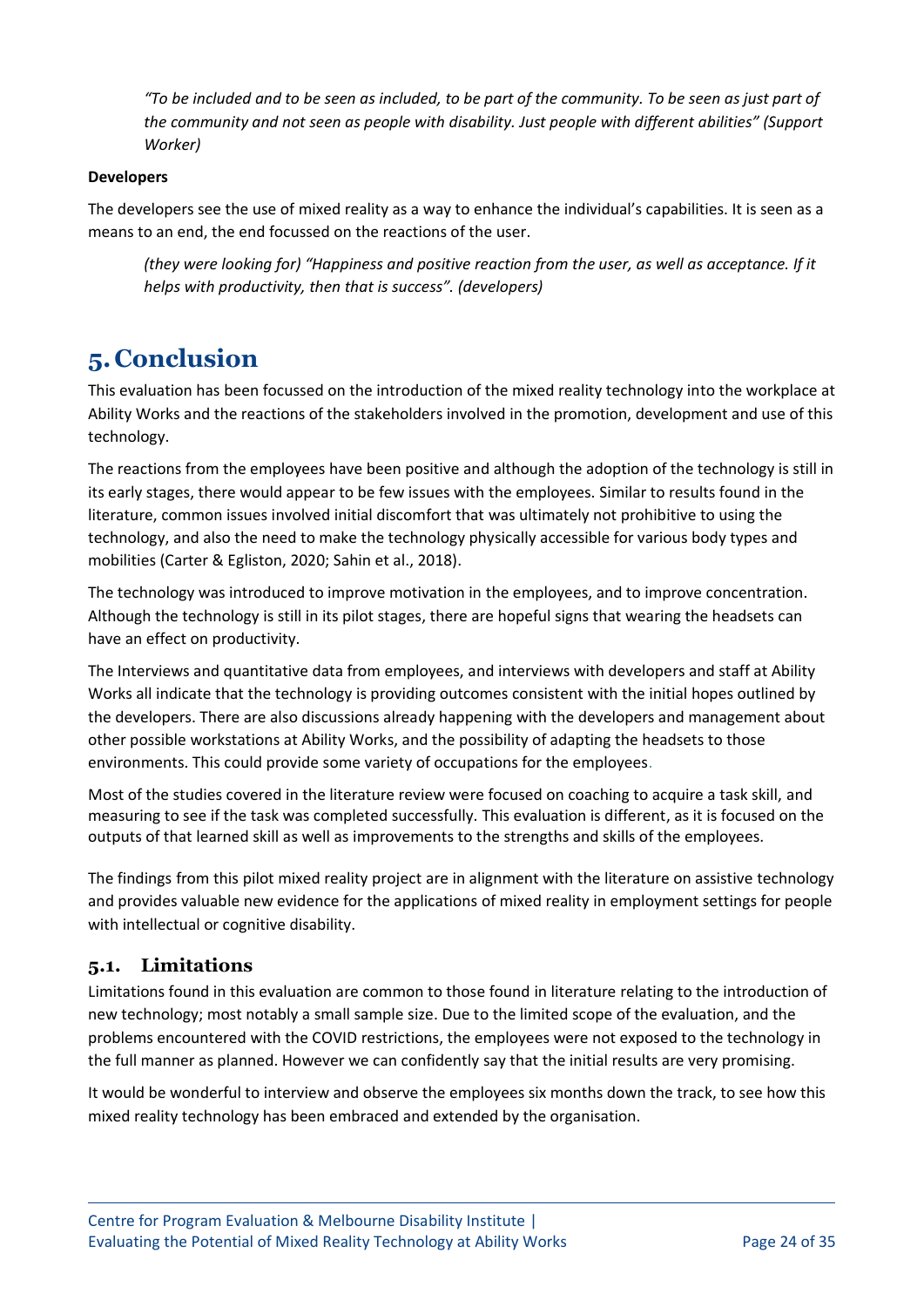# <span id="page-24-0"></span>**6.Recommendations**

Although in its early stages yet, the introduction of mixed reality into the workplace at Ability Works appears to have been a success. One of the earlier concerns was how the employees would accept the introduction of the new technology. These initial concerns appear to be unfounded as the employees have embraced the new technology, and early results in terms of productivity appear to suggest an upward trend in production of bent wires:

#### **The following recommendations are suggested:**

- That mixed reality be made part of the organisation's future. That more employees, with differing abilities are trained to use the headsets.
- That further adaptions are made to the headsets so that they adapt to the individual on the job, and the possibility of employing people with autism to program the headsets be considered
- Further exploration be undertaken to adapting the headsets to other production lines in Ability Works
- That work with the developers be continued and new technologies are incorporated into the mixed reality.
- To encourage a co-design approach to new technology, to increase suitability for all, but also increase participant 'buy-in' to it. (*as discussed by Moon et al. (2019*)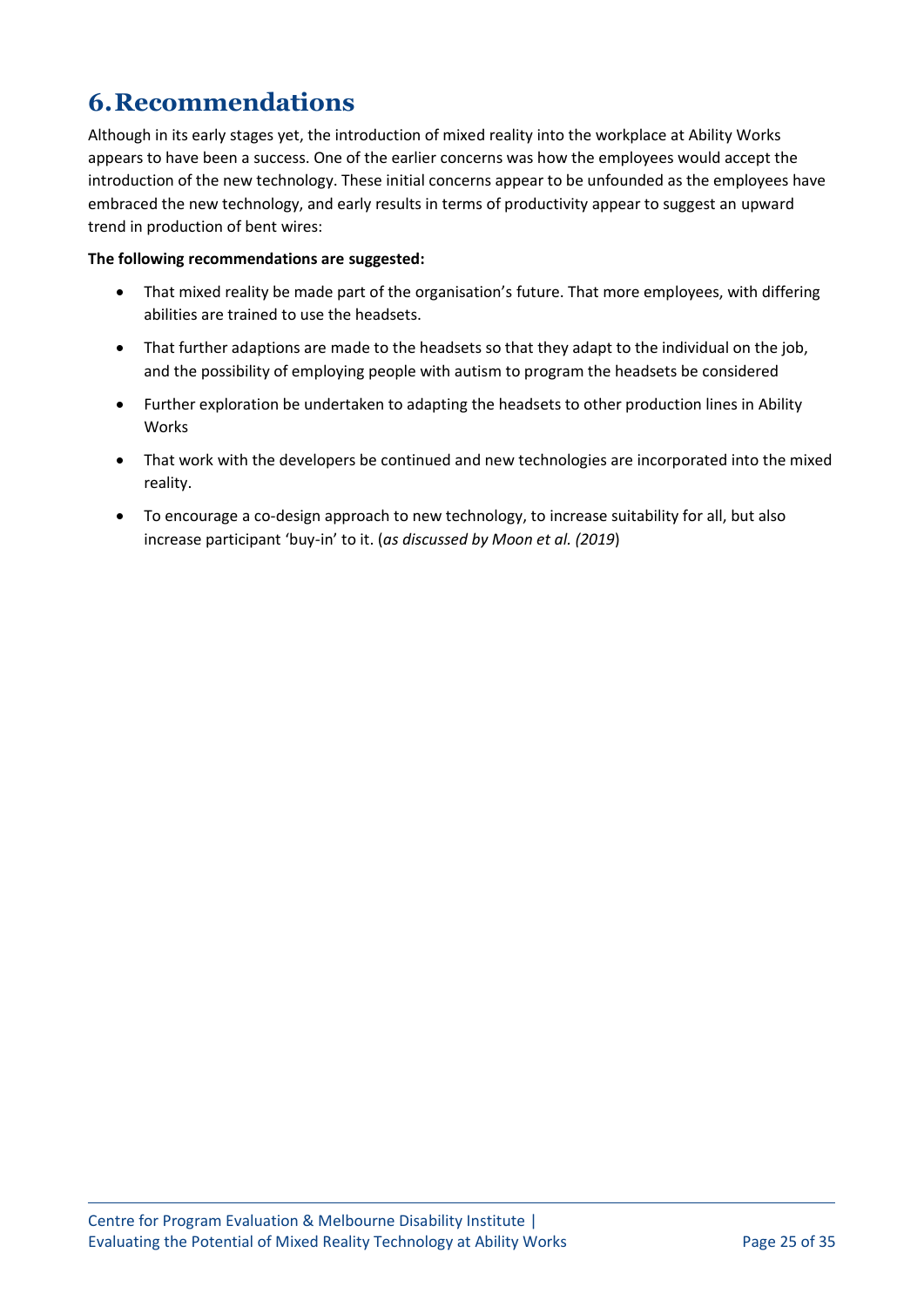# <span id="page-25-0"></span>**References**

Ability Works. (n.d.). Updated Strategy, October 2019.

- American Psychiatric Association. (2013). *Diagnostic and Statistical Manual of Mental Disorders (DSM-5®)* (5th ed.): American Psychiatric Pub.
- Aruanno, B., & Garzotto, F. (2019). MemHolo: mixed reality experiences for subjects with Alzheimer's disease. *Multimedia Tools and Applications, 78*(10), 13517-13537.
- Australian Bureau of Statistics. (2012). Intellectual Disability, Australia. *ABS Publication No. 4433.0.55.003.* Retrieved from

https://www.abs.gov.au/AUSSTATS/abs@.nsf/Lookup/4433.0.55.003Main+Features12012?OpenD ocument

- Australian Network on Disability. (2020). *Disability statistics* [PDF file]. Retrieved from https://www.and.org.au/pages/disability-statistics.html
- Baragash, R. S., Al-Samarraie, H., Moody, L., & Zaqout, F. (2020). Augmented Reality and Functional Skills Acquisition Among Individuals With Special Needs: A Meta-Analysis of Group Design Studies. *Journal of Special Education Technology*, 0162643420910413.
- Benda, P., Ulman, M., & Šmejkalová, M. (2015). Augmented reality as a working aid for intellectually disabled persons for work in horticulture. *AGRIS on-line Papers in Economics and Informatics, 7*(665-2016-45075), 31-37.
- Blattgerste, J., Renner, P., & Pfeiffer, T. (2019). *Augmented reality action assistance and learning for cognitively impaired people: a systematic literature review.* Paper presented at the Proceedings of the 12th ACM International Conference on PErvasive Technologies Related to Assistive Environments.
- Carter, M., & Egliston, B. (2020). Ethical Implications of Emerging Mixed Reality Technologies.
- Chang, Y.-J., Kang, Y.-S., & Huang, P.-C. (2013). An augmented reality (AR)-based vocational task prompting system for people with cognitive impairments. *Research in developmental disabilities, 34*(10), 3049- 3056.
- Cowan, N. (2008). What are the differences between long-term, short-term, and working memory? *Progress in Brain Research, 169,* 323-338. Retrieved from

https://www.sciencedirect.com/science/article/pii/S0079612307000209

de Belen, R. A. J. (2019). Interaction Design Guidelines for Wearable Assistive Technologies for Older Adults.

Frambach, J.M., van der Vleuten, C., & Durning, S.J. (2013). AM Last Page: Quality Criteria in Qualitative and Quantitative Research. Academic Medicine, 88(4), 552. Retrieved from

https://journals.lww.com/academicmedicine/Citation/2013/04000/AM%20Last%20Page%20Quality%20 Criteria%20in%20Qualitative%20and.29.aspx

- Garzotto, F., Torelli, E., Vona, F., & Aruanno, B. (2018). *HoloLearn: Learning through mixed reality for people with cognitive disability.* Paper presented at the 2018 IEEE International Conference on Artificial Intelligence and Virtual Reality (AIVR).
- Graf, W. D. (2020). Beyond Autism: Advocacy for Neurodevelopmental Differences. *The American Journal of Bioethics, 20*(4), 30-33. doi:10.1080/15265161.2020.1730503
- Gravetter, Wallnau & Forzano. (2018). Essentials of Statistics for the Behavioural Science. Boston: Cengage Learning.
- Krcek, T. E. (2013). Deconstructing Disability and Neurodiversity: Controversial Issues for Autism and Implications for Social Work. *Journal of Progressive Human Services, 24*(1), 4-22. doi:10.1080/10428232.2013.740406
- McGinley, B., & McKeown. (2019). *Our Lives, Our Journey, Starting a New Job* [PDF file]. Scope, London. Retrieved from

https://www.scope.org.uk/scope/media/files/research-and-policy/our-lives-our-journey-employmentreport.pdf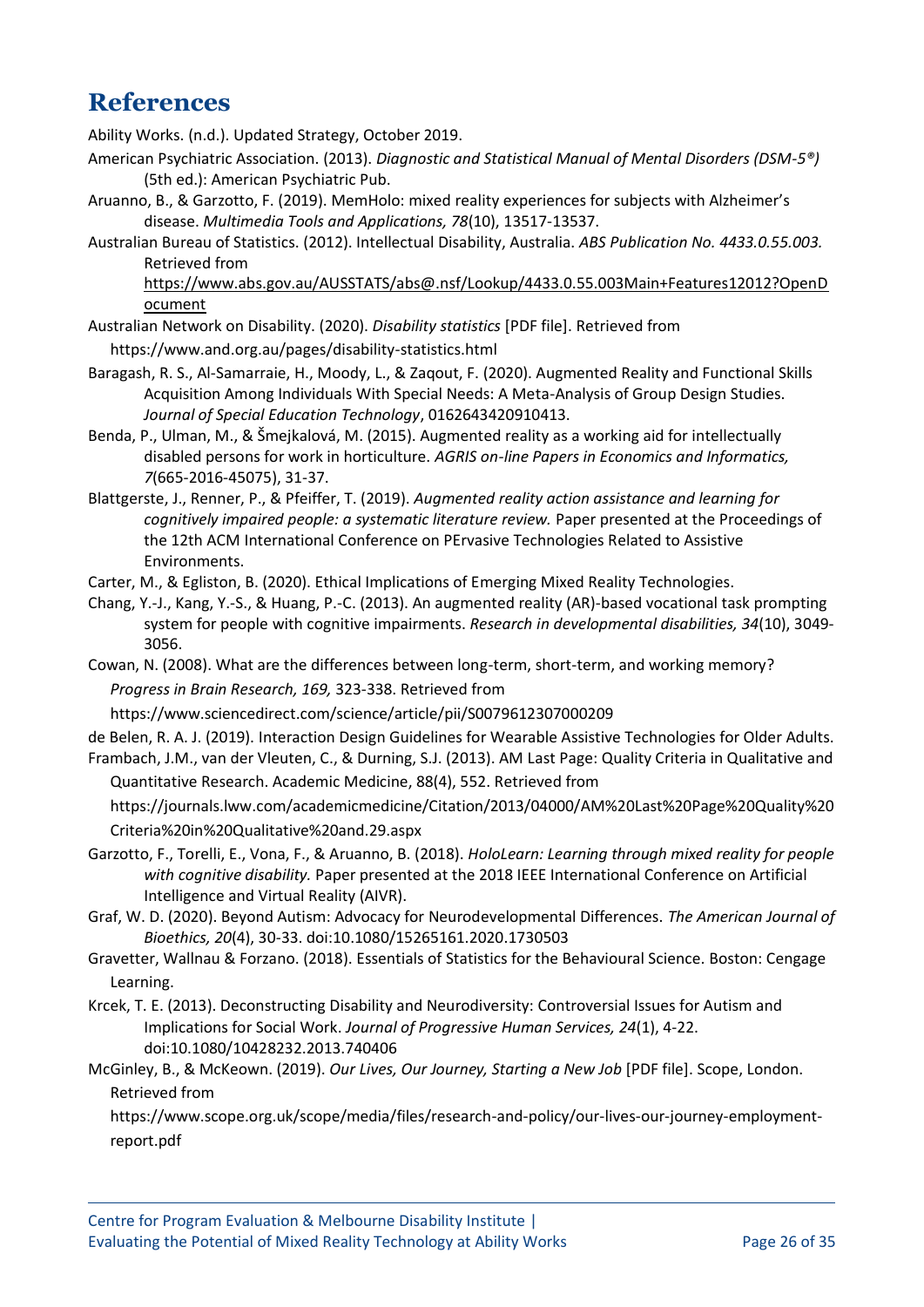- Moon, N. W., Baker, P. M., & Goughnour, K. (2019). Designing wearable technologies for users with disabilities: Accessibility, usability, and connectivity factors. *Journal of Rehabilitation and Assistive Technologies Engineering, 6*, 2055668319862137.
- Morash-Macneil, V., Johnson, F., & Ryan, J. B. (2018). A systematic review of assistive technology for individuals with intellectual disability in the workplace. *Journal of Special Education Technology, 33*(1), 15-26.
- Organisation for Economic Co-Operation and Development. (2003). *Transforming Disability into Ability*. Paris: OECD Publications. Retrieved from

https://read.oecd-ilibrary.org/social-issues-migration-health/transforming-disability-intoability\_9789264158245-en#page4

Owen, J. (2006). *Program Evaluation: Forms and Approaches*. Sydney: Allen & Unwin.

- Owen, J. & Rogers, P. (1999). Program Evaluation: Forms and Approaches. London: Sage.
- Parchomiuk, M. (2013). Model of intellectual disability and the relationship of attitudes towards the sexuality of persons with an intellectual disability. *Sexuality and disability, 31*(2), 125-139.
- Randall, K. N., Johnson, F., Adams, S. E., Kiss, C. W., & Ryan, J. B. (2020). Use of a iPhone Task Analysis Application to Increase Employment-Related Chores for Individuals With Intellectual Disabilities. *Journal of Special Education Technology, 35*(1), 26-36.
- Reif, R., & Günthner, W. A. (2009). Pick-by-Vision: an augmented reality supported picking system.
- Sahin, N. T., Keshav, N. U., Salisbury, J. P., & Vahabzadeh, A. (2018). Safety and lack of negative effects of wearable augmented-reality social communication aid for children and adults with autism. *Journal of clinical medicine, 7*(8), 188.
- Tonroe, T.J., Brady, J.L., Batten, S.S., & Chew, C.C. (2019a). *Mixed Reality Training for Employees of Ability Works with Intellectual Disability: RMIT University Mid-Year Design Progress Report*. Retrieved from Ability Works.
- Tonroe, T.J., Brady, J.L., Batten, S.S., & Chew, C.C. (2019b). *Mixed Reality Training for Employees of Ability Works with Intellectual Disability: RMIT University Final Report*. Retrieved from Ability Works.
- Torelli, E. (2019). HoloLearn: mixed reality experiences for persons with neurodevelopmental disorders.
- Walker, Z., Lee, S. J., Wienke, W., & Tan, D. S. (2019). A review of interview preparation via virtual and mixed reality for individuals with intellectual and developmental disorder. *Journal of Vocational Rehabilitation, 51*(1), 87-97.
- Walker, Z., Vasquez, E., & Wienke, W. (2016). The impact of simulated interviews for individuals with intellectual disability. *Journal of Educational Technology & Society, 19*(1), 76-88.
- Wright, R. E. (2016). Evaluating Context-Aware Applications Accessed Through Wearable Devices as Assistive Technology for Students with Disabilities.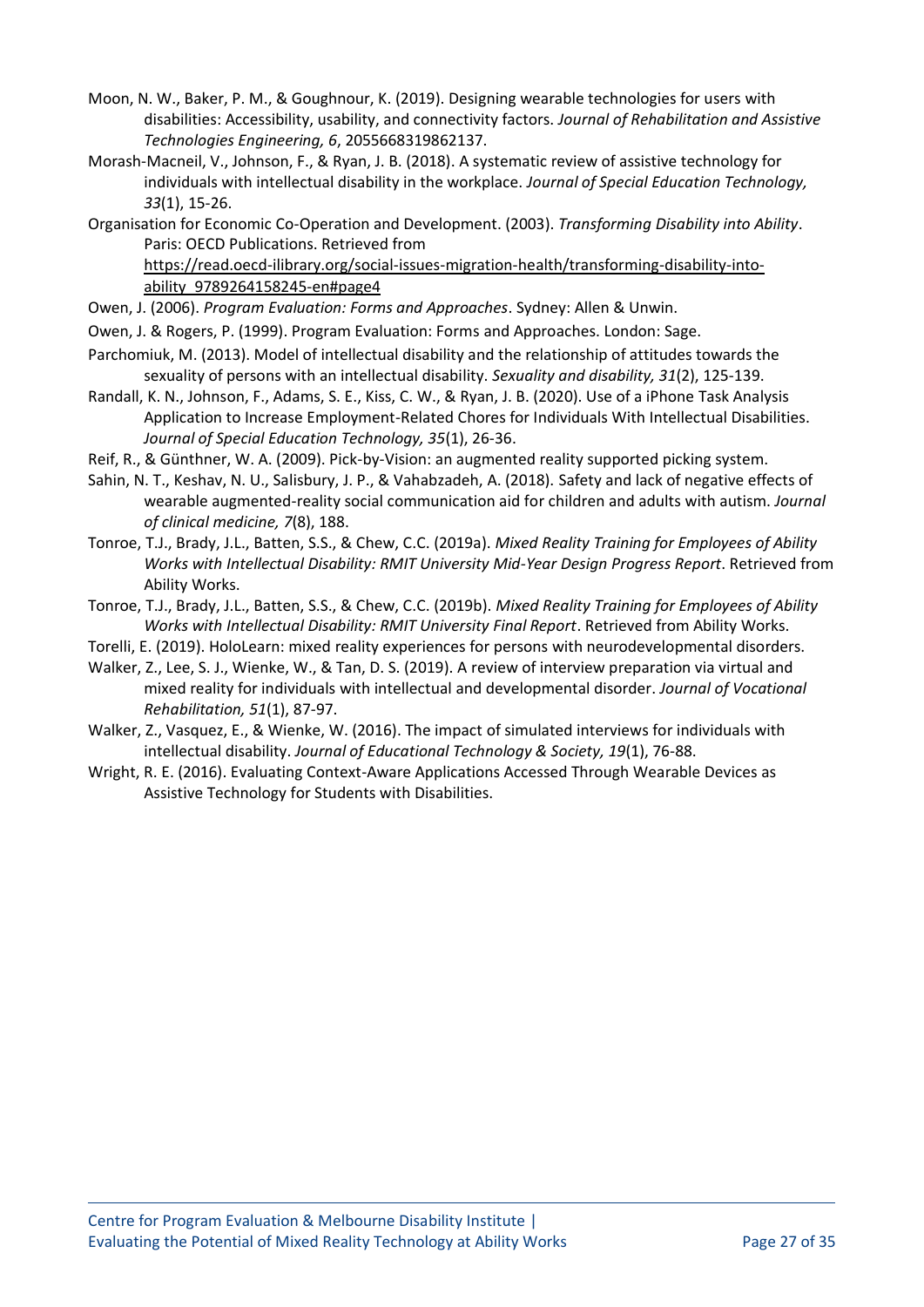# <span id="page-27-0"></span>**Appendices**

<span id="page-27-1"></span>Appendix A: Suggested Questions for Stakeholders

#### **Supervisors /Staff Members– Pre-testing phase**

**Name:**

**Date:** 

1. Tell me about your current role in the organisation and what this involves? *(If support worker, how many employees does she support.)*

2. What do you as the **benefits** of the Mixed Reality Project for employees, supervisors, and Ability Works as a whole?

3. Can you see any drawbacks of this project for employees, supervisors and Ability Works – if so what are they?

4. Tell me about any challenges that you perceive the employees will experience in using the headsets?

5. (**Have you tried the headsets**) How would you describe your experience of undertaking the training through the headset? What issues, if any, did you experience in: a.) Using the headset? b.) The information presented? c.) The overall project?

6. How well do you believe that the training presented through the headset compares with individualised/one-to-one training between a supervisor and employee?

7. At this stage, do you perceive any gaps in the training?

8 **Risk Management** – Even though risk assessments have been undertaken, have you identified any immediate/notable risks associated with the use of the headset in the training? If so, can you please describe these?

9. What goal/target has Ability Works' set as a desirable amount of bended wires **with** the use of the headset/and through this project?

10. In your opinion/experience, how many bended wires would be considered: a.) An excellent/outstanding output amount, b.) An average output amount, and c.) A low output amount **without** the use of Mixed Reality?

11. What are your thoughts on this technology assisting people with disabilities in obtaining other jobs?

12. Is there anything further you wish to add?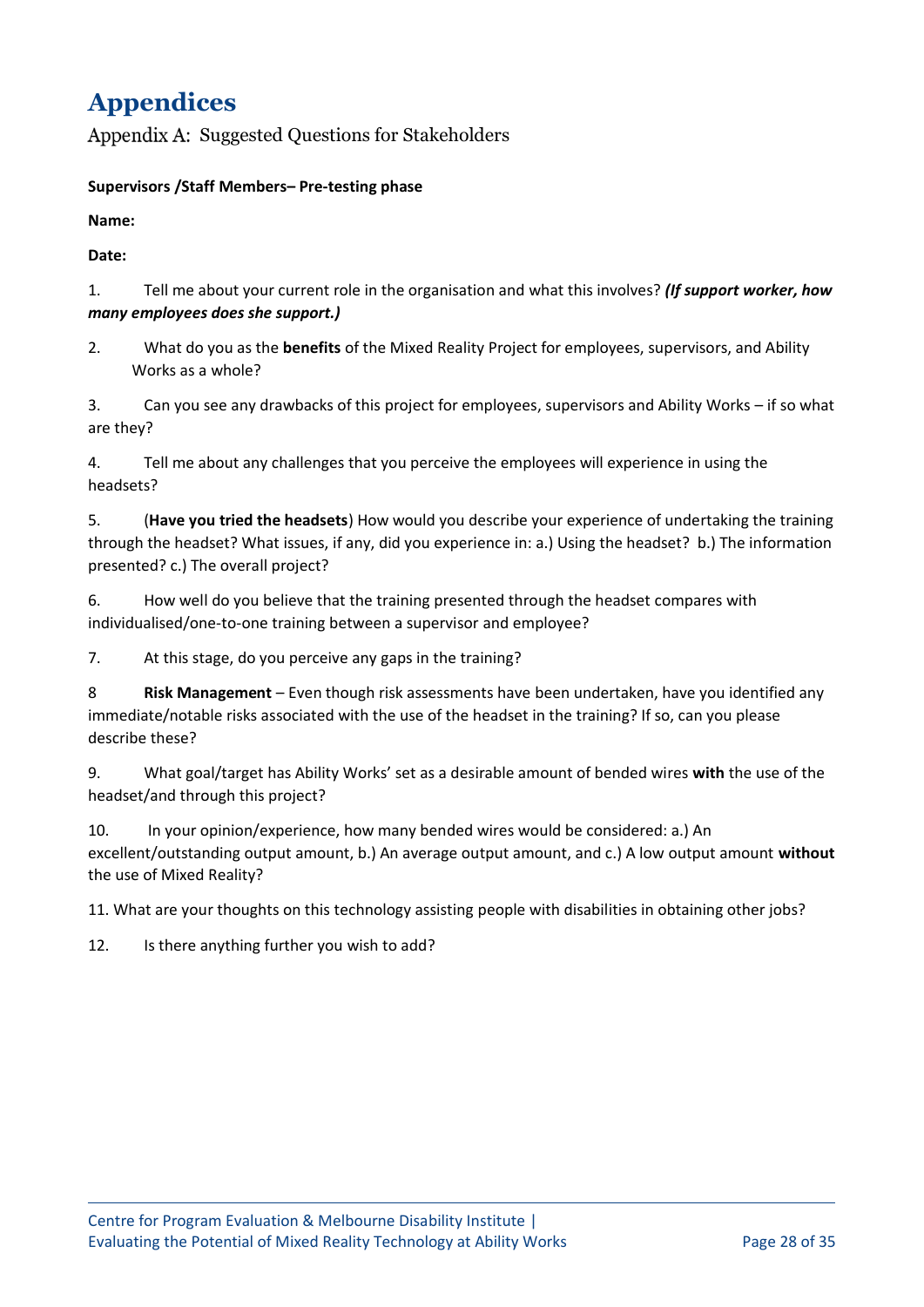#### **Employees**

- 1. Do you find the Mixed Reality headset easy to use? If not, what do you find challenging about it?
- 2. What types of things does the headset help you to do?
- 3. In what ways does the headset help you to use the wire bending machine?
- 4. Do you find that the headset helps you to remember to do each step of your tasks more easily?
- 5. Are there any parts to the training you receive through the headsets challenging?
- 6. What is your favourite thing(s) about the headset?
- 7. What are the things that you do not like about the headset?
- 8. If you could change something about the headset, what would it be?
- 9. How comfortable is the headset?
- 10. Do you feel a difference in terms of your ability and confidence when using the headset?
- 11. Anything else you want to tell me?

#### **Key support workers**

- 1. How long have you been involved with Ability Works?
- 2. What activities does the person you support take part in at Ability Works?
- 3. What do you see as the benefits of the program for him/her?
- 4. Are there any drawbacks to using the Mixed Reality headset?
- 5. Have you noticed any changes in the person you support during the time the headset has been in use? (what are those changes)
- 6. What, for you, are the positives of the headset and the program?
- 7. What, for you, are the negatives of the headset and the program?
- 8. Would you like to see any changes to the headset and the program here?
- 9. If this technology wasn't being tested to see if it benefitted the person you support, do you think that there would be something else that would be more helpful for them to carry out their required work task?
- 10. What are your hopes for the person you support in terms of their future?
- 11. Do you think the use of technology in this way through Ability Works will play a role in achieving those hopes?
- 12. Any other comments?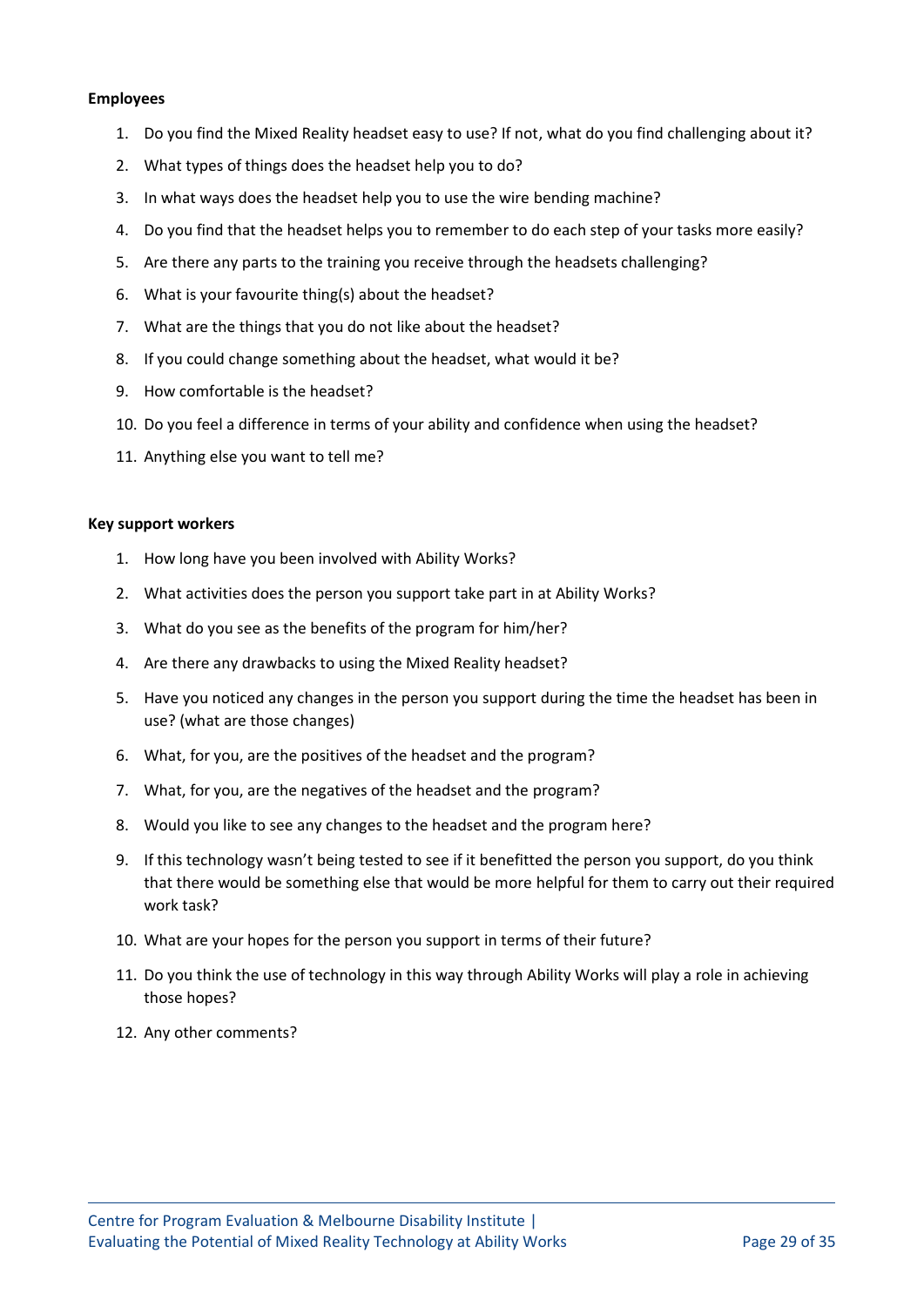#### CEO Ability Works

- 1. What were your initial thoughts about the possible benefits of the mixed reality technology?
- 2. (apart from the present Co-VID situation) is the program being implemented as planned?
- 3. Do you think that the mixed reality will be more effective for some participants than for others?
- 4. What for you are the **positives** of the Mixed Reality Technology?
- 5. What for you are the **negatives** of the Mixed Reality Technology?

6. What goal/target has Ability Works' set as a desirable output of bended wires **with** the use of the headset? What would be considered a low/undesirable amount of bended wire output?

7. What factors/improvements/changes signal to you that this program is worth implementing and is seen to make a difference (whether it be to changes within employees behaviour/satisfaction for work, supervisors' behaviour/workloads, increase in financial profits) ?

8. Are there any factors, aside from safety concerns, that would signal to you that the program may not be worth implementing? (E.g. Possibly - no change in bent-wire output with headset use, increased workload for supervisors, financial costs to maintain program, no change in revenue)

9. In terms of Ability Works, what are the future uses of this technology?

10. Sustainability/Expandability – How do you see the likelihood of this program continuing after donor funding has been withdrawn?

11. What information are you hoping to gain from this evaluation?

11. Have you any other thoughts on the mixed reality project that I have not addressed?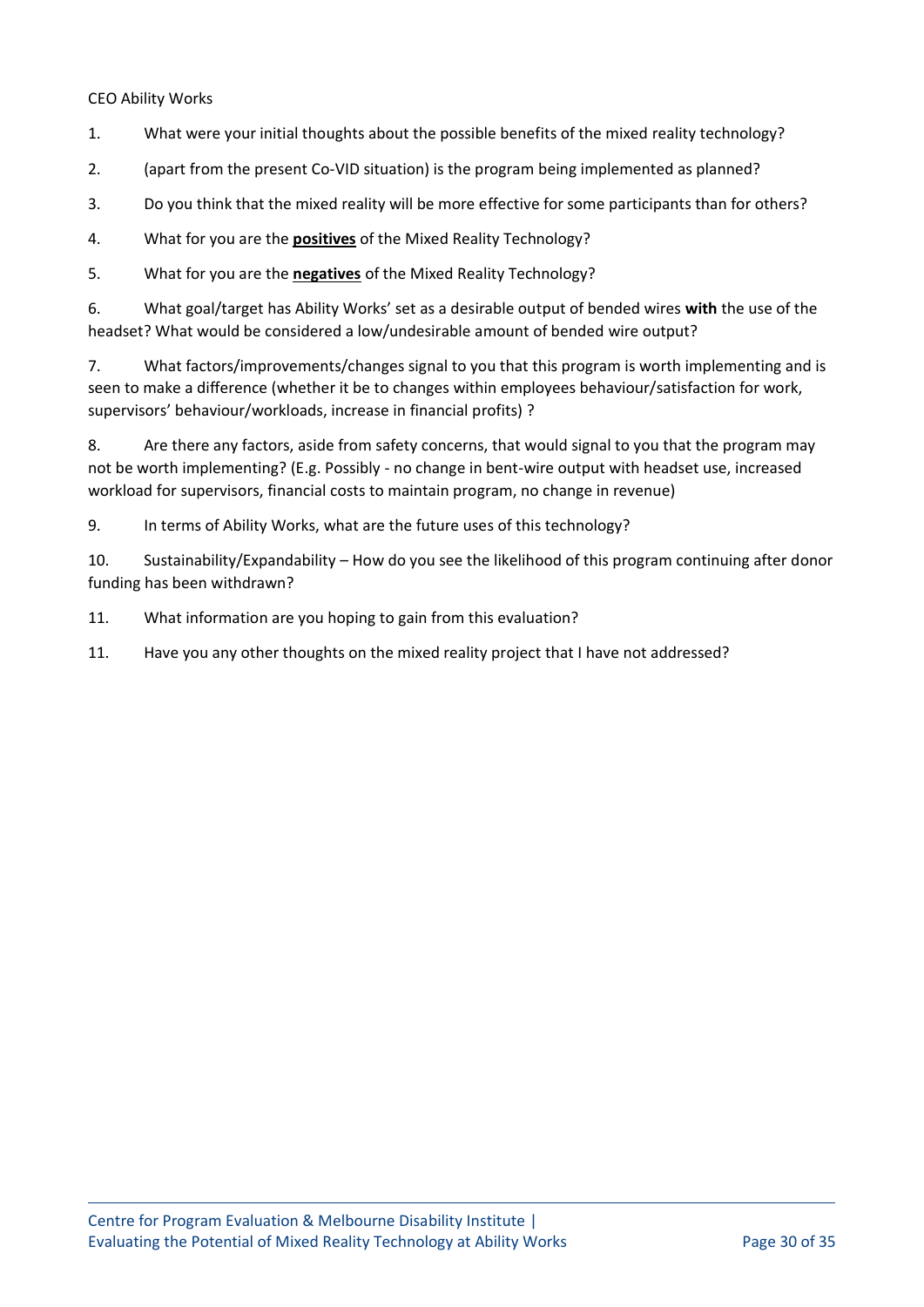#### **Questions to Developers**

#### *Context: Need to bear in mind that the main focus of this evaluation is in the effects of this new technology on people with disabilities. We are not evaluating the technology itself.*

1. Tell me about your role in the development of the mixed reality?

2. Has your understanding of people with disability changed?

3. What were your main intentions when you undertook this project?

4. Has the program been implemented as planned?

5. To what extent does this technology create a more "enabling" workplace allowing people with more significant disability to participate?

6. Do you think that the technology works better for some employees than others?

7. What are you hoping will be the long-term impact on the employees using this technology? *(probe for skill development, retention of knowledge, confidence, socialising?)*

8. Are there any unintended consequences of the mixed reality project?

9. Could you comment on the sustainability of the project?

10. What are your thoughts on this technology assisting people with disabilities in obtaining other jobs?

11. What are the plans after this pilot trial?

12. What for you are the success factors?

13. Any other comments?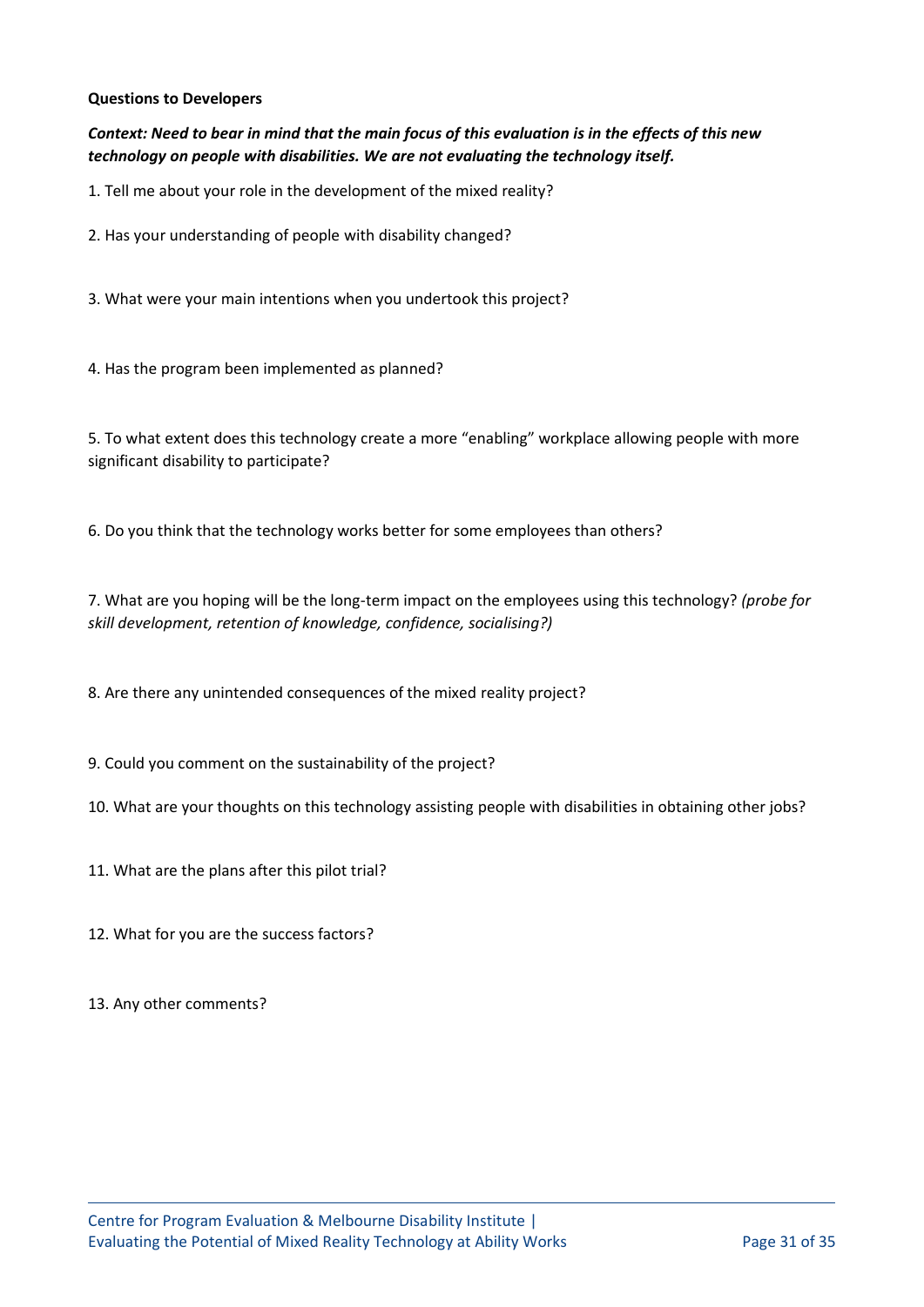# <span id="page-31-0"></span>Appendix B: Survey Questions

# **LMCF Grant – Lord Mayors Charitable Foundation Project**

| Date:                                               |            |                            |             |  |  |  |
|-----------------------------------------------------|------------|----------------------------|-------------|--|--|--|
| Employee Name & Surname:                            |            |                            |             |  |  |  |
| <b>Before using HoloLens:</b>                       |            |                            |             |  |  |  |
|                                                     | <b>Not</b> | <b>Neutral</b>             | <b>Very</b> |  |  |  |
|                                                     | ⊛          | $\left(\hat{\cdot}\right)$ | ⊙           |  |  |  |
| "How satisfied are you by your work?"               |            |                            |             |  |  |  |
| "How confident do you feel doing your<br>job?       |            |                            |             |  |  |  |
| "How much do you like this job?"                    |            |                            |             |  |  |  |
| "Does the HoloLens help you do your job<br>better?" |            |                            |             |  |  |  |

#### *After using HoloLens:*

|                                                     | <b>Not</b> | <b>Neutral</b>             | <b>Verv</b> |
|-----------------------------------------------------|------------|----------------------------|-------------|
|                                                     | ⊛          | $\left(\hat{\cdot}\right)$ | ☺           |
| "How satisfied are you by your work?"               |            |                            |             |
| "How confident do you feel doing your<br>job?       |            |                            |             |
| "How much do you like this job?"                    |            |                            |             |
| "Does the HoloLens help you do your job<br>better?" |            |                            |             |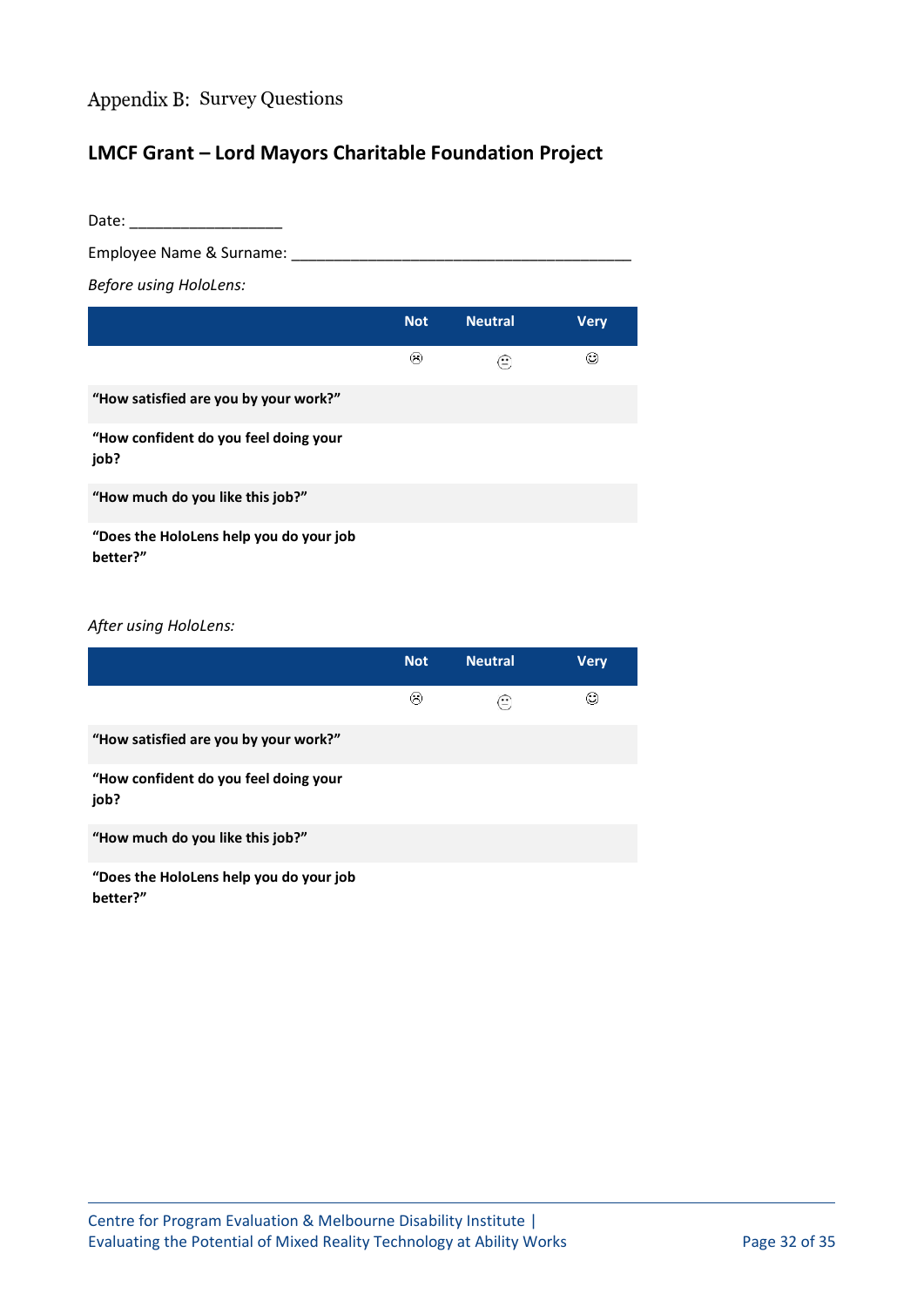<span id="page-32-0"></span>

| <b>Inputs</b>                                                                                                                                                                                                                                                                                                                                                                                                                                                                                                                                                    |  | <b>Outputs</b>                                                                                                                                                                                                                                                                                                                                             |                                                                                                                                                                                                                                                                                                                                                        | <b>Outcomes - Impact</b>                                                                                                                                                                                                                                                                                                                                                                                                                                                                          |                                                                                                                                                                                                                                                                                                                                                                                  |                                                                                                                                                                                                                                                                                                                                                                                                                                                                                                                                                                                              |
|------------------------------------------------------------------------------------------------------------------------------------------------------------------------------------------------------------------------------------------------------------------------------------------------------------------------------------------------------------------------------------------------------------------------------------------------------------------------------------------------------------------------------------------------------------------|--|------------------------------------------------------------------------------------------------------------------------------------------------------------------------------------------------------------------------------------------------------------------------------------------------------------------------------------------------------------|--------------------------------------------------------------------------------------------------------------------------------------------------------------------------------------------------------------------------------------------------------------------------------------------------------------------------------------------------------|---------------------------------------------------------------------------------------------------------------------------------------------------------------------------------------------------------------------------------------------------------------------------------------------------------------------------------------------------------------------------------------------------------------------------------------------------------------------------------------------------|----------------------------------------------------------------------------------------------------------------------------------------------------------------------------------------------------------------------------------------------------------------------------------------------------------------------------------------------------------------------------------|----------------------------------------------------------------------------------------------------------------------------------------------------------------------------------------------------------------------------------------------------------------------------------------------------------------------------------------------------------------------------------------------------------------------------------------------------------------------------------------------------------------------------------------------------------------------------------------------|
|                                                                                                                                                                                                                                                                                                                                                                                                                                                                                                                                                                  |  | <b>Activities</b>                                                                                                                                                                                                                                                                                                                                          | Participation                                                                                                                                                                                                                                                                                                                                          | <b>Short</b>                                                                                                                                                                                                                                                                                                                                                                                                                                                                                      | <b>Medium</b>                                                                                                                                                                                                                                                                                                                                                                    | Long                                                                                                                                                                                                                                                                                                                                                                                                                                                                                                                                                                                         |
| Skills and Knowledge transfer<br>Disability expertise - staff<br>Parents/Carers/support<br>workers<br>Teachers/instructors<br><b>Funding NDIS</b><br>Lord mayors charitable fund<br>Other funding<br>Staff time, both paid and<br>unpaid<br>Volunteers<br>Machinery and equipment<br>Occupational Health & Safety<br>training & resources<br>Information and resources<br>and support<br>Mixed reality technology<br>Programming expertise<br>Software<br>Establish what students have<br>developed<br>Co-workers<br>Employees with intellectual<br>disabilities |  | Training<br>Develop scope<br>Personal wellbeing skills<br>Workshop with<br>employees before<br>programming - scope<br>Develop selection criteria<br>Regular meetings with<br>project team<br>Discrete measurement of<br>production<br>Develop wish list<br>Employment<br>representative council<br>Knowledge transfer<br>Disability support<br>supervision | Participants with a range<br>of disabilities<br>Disability providers<br>Families/carers<br>Ability Works customers<br>Partnerships with<br>mainstream employers<br><b>Health workers</b><br>AWA workplace<br>trainers/supervisors/supp<br>ort<br>$\Omega$<br>Enabler<br>Microsoft<br><b>RMIT Engineering</b><br>Students<br>Solve disability Solutions | Increased knowledge and<br>skills /competencies<br>Greater independence for<br>participants<br>Job opportunities<br>Relationships formed<br>Deliver quantifiable<br>personal & organisational<br>benefits<br>At least one employee of<br>Ability Works using mix<br>reality<br>Engagement, motivation<br>Pride in work<br>Receive scaling grant<br>Understanding the<br>positive & negative<br>impacts of the technology<br>e.g. more tired<br>Increased productivity -<br>reduced cost of waste. | Increased knowledge and<br>skills<br>Greater empowerment<br>for individuals<br>Job opportunities<br>Increase in coping<br>mechanisms<br>Opportunities to further<br>upskill or educational<br>possibilities<br>Internal expansion to<br>other workstations<br>Identify<br>barriers/advantages to<br>use of mixed reality<br>Ability Works becoming a<br>more inclusive workplace | Job opportunities<br>Maximum potential reached for<br>participants<br>Increased self-confidence/self<br>esteem<br>Upscaling of model<br>Participants can do tasks in<br>future without the mixed reality<br>technology/headset<br>Participants to use their own<br>customised mixed reality<br>headset - NDIS funded?<br>Improve perception of people<br>with disability (people see they<br>are able to work)<br>Inclusion<br>Increased mainstream<br>employment<br>Marketability of product -<br>revenue stream<br>Increased competitiveness of<br>Ability works<br>More diverse workforce |
|                                                                                                                                                                                                                                                                                                                                                                                                                                                                                                                                                                  |  |                                                                                                                                                                                                                                                                                                                                                            |                                                                                                                                                                                                                                                                                                                                                        |                                                                                                                                                                                                                                                                                                                                                                                                                                                                                                   |                                                                                                                                                                                                                                                                                                                                                                                  |                                                                                                                                                                                                                                                                                                                                                                                                                                                                                                                                                                                              |

Centre for Program Evaluation & Melbourne Disability Institute | Evaluating the Potential of Mixed Reality Technology at Ability Works **Page 33** of 35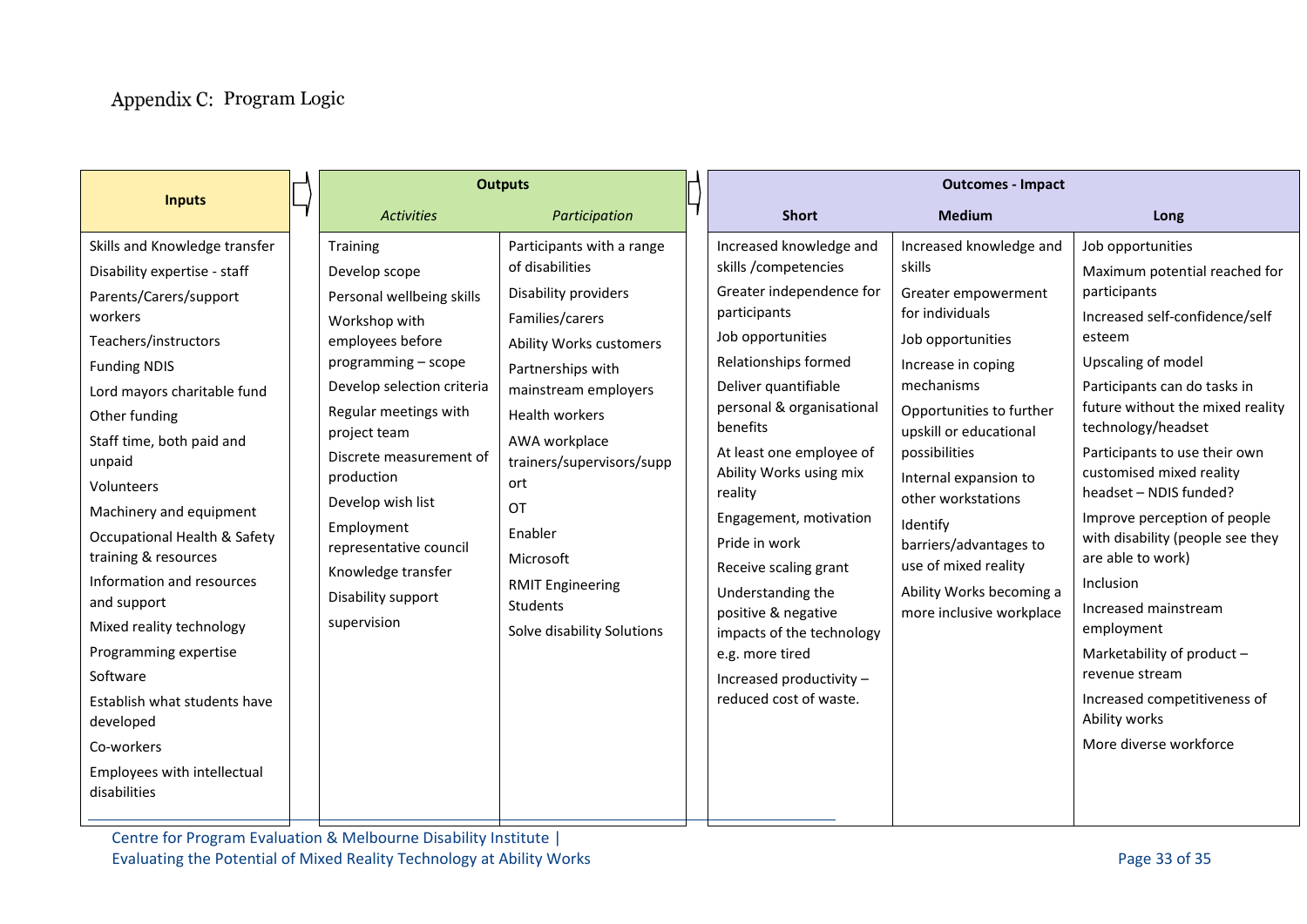



#### **Purpose, pride and belonging through inclusive employment**

#### **Assumptions**

e.g. that employment enterprises are willing to employ people with disabilities

That employment is good for people and society

That there are jobs for people who need work

That people with disabilities want to work

That technology is beneficial

#### **External Factor**

Perception of the community as to the value of the program

Perceptions of Industry as to the projects value

Reputation of Ability Works